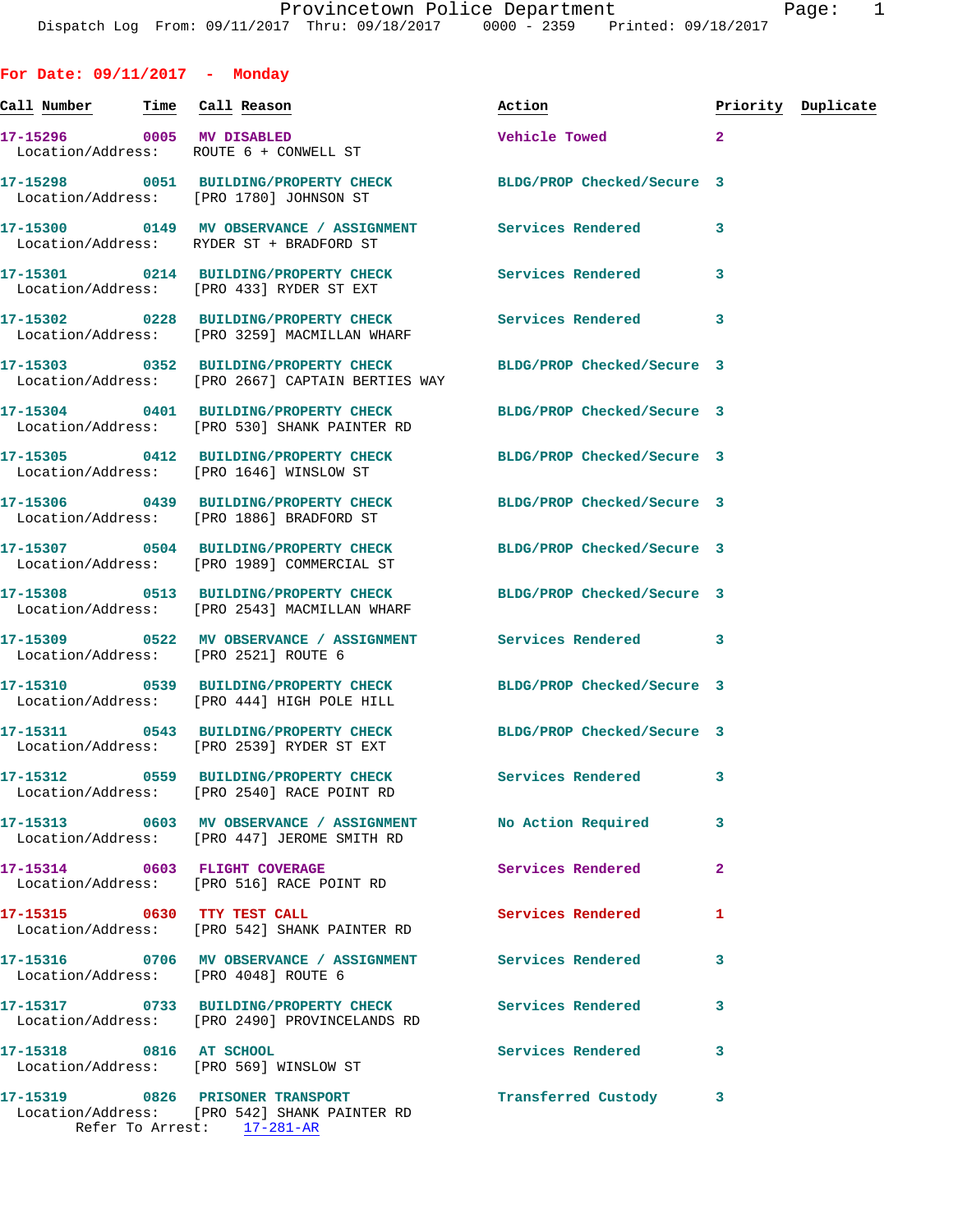|                                                                  | 17-15320 0837 LOST WALLET<br>Location/Address: [PRO 542] SHANK PAINTER RD                                        | Services Rendered 3       |                         |
|------------------------------------------------------------------|------------------------------------------------------------------------------------------------------------------|---------------------------|-------------------------|
|                                                                  | 17-15322 1010 LOST CHAIN AND CRUCIFIX<br>Location/Address: [PRO 526] RYDER ST EXT                                | Services Rendered         | 3                       |
|                                                                  | 17-15323 1022 ALLERGIC REACTION<br>Location/Address: [PRO 2087] HARRY KEMP WAY                                   | <b>PATIENT REFUSAL</b>    | $\mathbf{1}$            |
|                                                                  | 17-15324 1050 MV OBSERVANCE / ASSIGNMENT<br>Location/Address: SHANK PAINTER RD + ROUTE 6                         | No Action Required        | 3                       |
| 17-15325 1137 CREDIT FRAUD                                       | Location/Address: [PRO 1202] COMMERCIAL ST                                                                       | Services Rendered         | $\mathbf{2}$            |
|                                                                  | 17-15326 1142 LOST MONEY CLIP<br>Location/Address: [PRO 542] SHANK PAINTER RD                                    | <b>Services Rendered</b>  | $\overline{\mathbf{3}}$ |
|                                                                  | 17-15327 1209 LOST CREDIT CARD<br>Location/Address: [PRO 542] SHANK PAINTER RD                                   | <b>Services Rendered</b>  | 3                       |
|                                                                  | 17-15328 1210 DOCTOR-ORDERED TRANSPORT<br>Location/Address: [PRO 440] HARRY KEMP WAY                             | Transported to Hospital 1 |                         |
|                                                                  | 17-15330 1254 THREATS<br>Location/Address: [PRO 711] BRADFORD ST                                                 | Services Rendered         | $\overline{a}$          |
|                                                                  | 17-15332 1337 RESCUE EVALUATION<br>Location/Address: [PRO 542] SHANK PAINTER RD<br>Refer To $P/C$ : 17-284-AR    | PATIENT REFUSAL           | $\mathbf{1}$            |
|                                                                  | 17-15333 1359 FALL/RESCUE<br>Location/Address: [PRO 3912] SHANK PAINTER RD                                       | <b>PATIENT REFUSAL</b>    | $\mathbf{1}$            |
| 17-15334 1423 BIKE COMPLAINT                                     | Location/Address: [PRO 290] COMMERCIAL ST                                                                        | Services Rendered         | $\mathbf{2}$            |
|                                                                  | 17-15335 1443 LOST CELLPHONE<br>Location/Address: [PRO 542] SHANK PAINTER RD                                     | <b>Services Rendered</b>  | 3                       |
| 17-15336 1455 FOLLOW UP                                          | Location/Address: [PRO 542] SHANK PAINTER RD<br>Refer To Arrest: 17-281-AR                                       | Services Rendered 2       |                         |
|                                                                  | 17-15337 1501 SERVICE CALL / POLICE/SCHOOL Services Rendered<br>Location/Address: [PRO 569] WINSLOW ST           |                           | 3                       |
|                                                                  | 17-15338 1510 LOST PROPERTY/DIAMOND BRACELET Services Rendered 3<br>Location/Address: [PRO 542] SHANK PAINTER RD |                           |                         |
|                                                                  | 17-15340 1536 BUILDING/PROPERTY CHECK<br>Location/Address: [PRO 3259] MACMILLAN WHARF                            | <b>Services Rendered</b>  | 3                       |
| Location/Address: COMMERCIAL ST                                  | 17-15341 1549 BUILDING/PROPERTY CHECK BLDG/PROP Checked/Secure 3                                                 |                           |                         |
|                                                                  | 17-15342 1550 MV OBSERVANCE / ASSIGNMENT Services Rendered<br>Location/Address: [PRO 3430] COMMERCIAL ST         |                           | 3                       |
|                                                                  | 17-15344 1607 MV OBSERVANCE / ASSIGNMENT Services Rendered<br>Location/Address: [PRO 2521] ROUTE 6               |                           | 3                       |
| 17-15345    1615    COMPLAINT<br>Location/Address: COMMERCIAL ST |                                                                                                                  | SPOKEN TO                 | 3                       |
|                                                                  | 17-15346 1620 MEDICAL EMERGENCY/LETHARGIC Transported to Hospital 1<br>Location/Address: [PRO 285] COMMERCIAL ST |                           |                         |
|                                                                  | 17-15347 1647 PARK, WALK & TALK<br>Location/Address: [PRO 3259] MACMILLAN WHARF                                  | Services Rendered 2       |                         |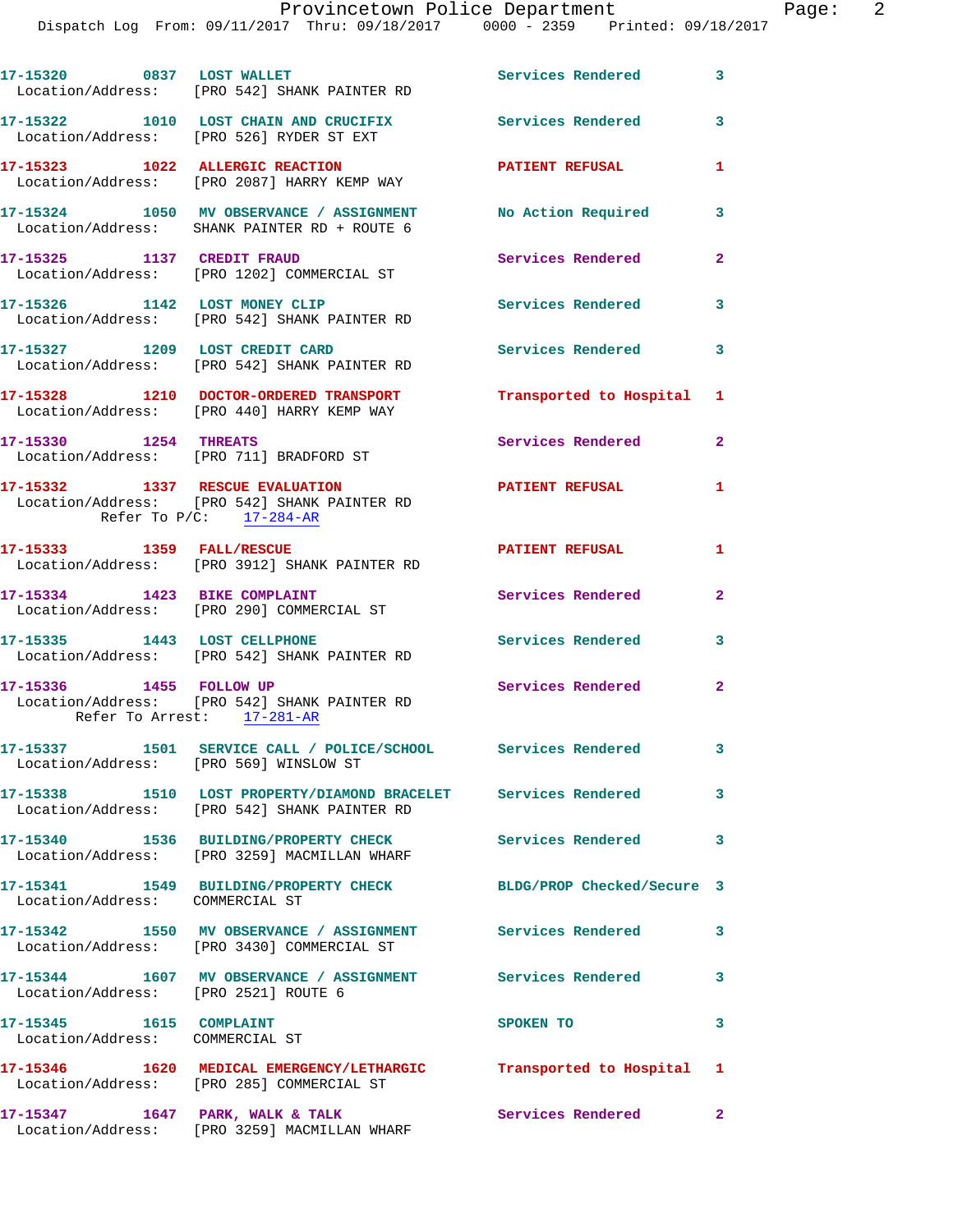|                                                                | 17-15348 1708 MEDICAL EMERGENCY/SEIZURE<br>Location/Address: [PRO 440] HARRY KEMP WAY         | Transported to Hospital 1  |              |
|----------------------------------------------------------------|-----------------------------------------------------------------------------------------------|----------------------------|--------------|
|                                                                | 17-15350 1721 BUILDING/PROPERTY CHECK<br>Location/Address: [PRO 526] RYDER ST EXT             | BLDG/PROP Checked/Secure 3 |              |
|                                                                | 17-15351 1721 BUILDING/PROPERTY CHECK<br>Location/Address: [PRO 4080] RYDER ST EXT            | BLDG/PROP Checked/Secure 3 |              |
|                                                                | 17-15352 1733 MEDICAL EMERGENCY/POUNDING HEA<br>Location/Address: [PRO 1892] SHANK PAINTER RD | Transported to Hospital 1  |              |
|                                                                | 17-15356 1750 ASSIST DEPARTMENT / MUTUAL AID<br>Location/Address: [PRO 1892] SHANK PAINTER RD | <b>Services Rendered</b>   | 3            |
| Location/Address: [PRO 3440] ROUTE 6                           | 17-15354 1757 MV OBSERVANCE / ASSIGNMENT                                                      | Services Rendered          | 3            |
| Location/Address:                                              | 17-15355 1806 BUILDING/PROPERTY CHECK<br>[PRO 2898] JEROME SMITH RD                           | <b>Services Rendered</b>   | 3            |
|                                                                | 17-15359 1931 BUILDING/PROPERTY CHECK<br>Location/Address: [PRO 3609] COMMERCIAL ST           | BLDG/PROP Checked/Secure 3 |              |
| Location/Address: COMMERCIAL ST                                | 17-15361 1938 BUILDING/PROPERTY CHECK                                                         | BLDG/PROP Checked/Secure 3 |              |
|                                                                | 17-15362 1945 BUILDING/PROPERTY CHECK<br>Location/Address: [PRO 526] RYDER ST EXT             | BLDG/PROP Checked/Secure 3 |              |
| 17-15363 2021 MV STOP                                          | Location/Address: [PRO 2294] BRADFORD ST                                                      | <b>VERBAL WARNING</b>      | 3            |
|                                                                | 17-15366 2105 BUILDING/PROPERTY CHECK<br>Location/Address: [PRO 175] COMMERCIAL ST            | BLDG/PROP Checked/Secure 3 |              |
| 17-15367 2116 MV STOP                                          | Location/Address: [PRO 249] COMMERCIAL ST                                                     | <b>VERBAL WARNING</b>      | 3            |
| 17-15368                                                       | 2127 NOISE COMPLAINT<br>Location/Address: [PRO 3912] SHANK PAINTER RD                         | Services Rendered          | 3            |
|                                                                | 17-15369 2205 BUILDING/PROPERTY CHECK<br>Location/Address: [PRO 3259] MACMILLAN WHARF         | Services Rendered          | 3            |
|                                                                | 17-15370 2256 SERVICE CALL / POLICE/I.D.<br>Location/Address: [PRO 3443] COMMERCIAL ST        | Services Rendered          |              |
| For Date: $09/12/2017$ - Tuesday                               |                                                                                               |                            |              |
|                                                                | Location/Address: [PRO 1989] COMMERCIAL ST                                                    | BLDG/PROP Checked/Secure 3 |              |
| 17-15373 0041 NOISE COMPLAINT<br>Location/Address: STANDISH ST |                                                                                               | SPOKEN TO                  | 3            |
|                                                                | 17-15374 0105 BUILDING/PROPERTY CHECK<br>Location/Address: [PRO 1952] COMMERCIAL ST           | BLDG/PROP Checked/Secure 3 |              |
|                                                                | 17-15375 0110 PARK, WALK & TALK<br>Location/Address: [PRO 3431] COMMERCIAL ST                 | Services Rendered          | $\mathbf{2}$ |
|                                                                | 17-15376 0127 BUILDING/PROPERTY CHECK<br>Location/Address: [PRO 3609] COMMERCIAL ST           | BLDG/PROP Checked/Secure 3 |              |

**17-15377 0139 BUILDING/PROPERTY CHECK Services Rendered 3** 

**17-15378 0143 MV OBSERVANCE / ASSIGNMENT No Action Required 3** 

Location/Address: [PRO 433] RYDER ST EXT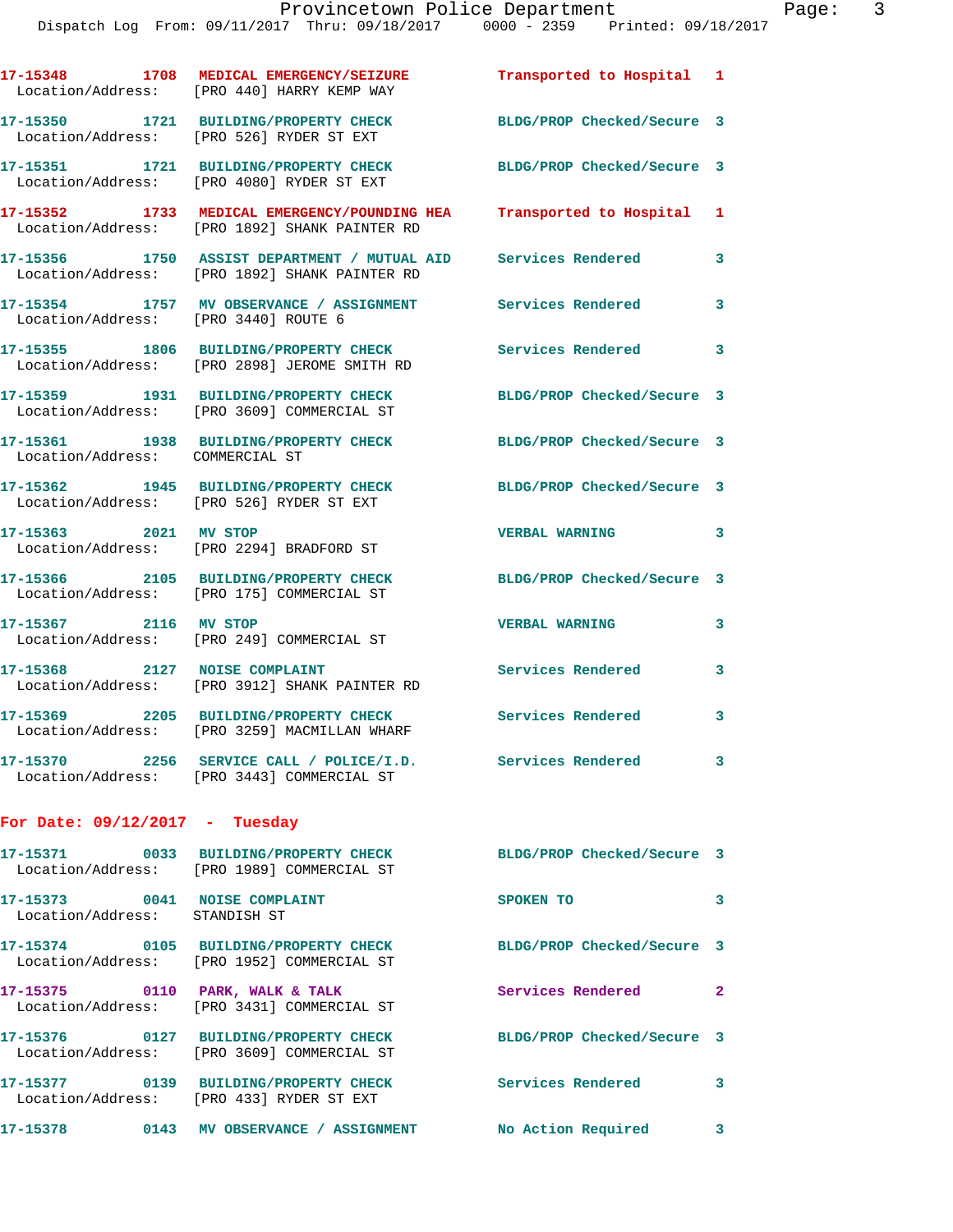|                                 | Provincetown Police Department Page: 4<br>Dispatch Log From: 09/11/2017 Thru: 09/18/2017 0000 - 2359 Printed: 09/18/2017 |                           |              |  |
|---------------------------------|--------------------------------------------------------------------------------------------------------------------------|---------------------------|--------------|--|
|                                 | Location/Address: [PRO 2577] BRADFORD ST                                                                                 |                           |              |  |
|                                 | 17-15379 0150 BUILDING/PROPERTY CHECK Services Rendered 3<br>Location/Address: [PRO 106] COMMERCIAL ST                   |                           |              |  |
|                                 | 17-15380 0218 MV OBSERVANCE / ASSIGNMENT Services Rendered 3<br>Location/Address: BRADFORD ST + STANDISH ST              |                           |              |  |
|                                 | 17-15381 0544 FLIGHT COVERAGE<br>Location/Address: [PRO 516] RACE POINT RD                                               | Services Rendered 2       | $\mathbf{2}$ |  |
|                                 | 17-15382 0623 BUILDING/PROPERTY CHECK BLDG/PROP Checked/Secure 3<br>Location/Address: [PRO 692] AUNT SUKEYS WAY          |                           |              |  |
|                                 | 17-15383 0804 AT SCHOOL<br>Location/Address: [PRO 569] WINSLOW ST                                                        | Services Rendered 3       |              |  |
|                                 | 17-15384 0826 COURT RUN<br>Location/Address: [PRO 542] SHANK PAINTER RD                                                  | Services Rendered 3       |              |  |
|                                 | 17-15385 0833 PARKED MV HIT & RUN Services Rendered 2<br>Location/Address: [PRO 440] HARRY KEMP WAY                      |                           |              |  |
|                                 | 17-15387 1004 DOGS IN MV<br>Location/Address: [PRO 4025] BRADFORD ST                                                     | Services Rendered 2       |              |  |
|                                 | 17-15388 1054 MINOR MV INCIDENT Services Rendered 1<br>Location: [PRO 3431] LOPES SQUARE                                 |                           |              |  |
|                                 | 17-15389 1105 TRAFFIC CONTROL<br>Location/Address: PRINCE ST + BRADFORD ST                                               | Services Rendered 3       |              |  |
|                                 | 17-15390 1139 ANKLE FRACTURE/TRANSPORT<br>Location: [PRO 3431] LOPES SQUARE                                              | Transported to Hospital 1 |              |  |
|                                 | 17-15393 1200 THREATS<br>Location/Address: [PRO 542] SHANK PAINTER RD                                                    | Services Rendered 2       |              |  |
|                                 | 17-15392 1214 CONGESTION/TRANSPORT<br>Location/Address: [PRO 3711] GEORGES PATH                                          | Transported to Hospital 1 |              |  |
| 17-15394 1229 LOST BACKPACK     | Location/Address: [PRO 542] SHANK PAINTER RD                                                                             | Services Rendered 3       |              |  |
|                                 | 17-15395 1232 BUILDING/PROPERTY CHECK BLDG/PROP Checked/Secure 3<br>Location/Address: [PRO 4080] RYDER ST EXT            |                           |              |  |
|                                 | 17-15398 1241 ABDOMINAL/TRANSPORT<br>Location/Address: [PRO 440] HARRY KEMP WAY                                          | Transported to Hospital 1 |              |  |
|                                 | 17-15400 1256 LOST WALLET<br>Location/Address: [PRO 542] SHANK PAINTER RD                                                | Services Rendered 3       |              |  |
|                                 | 17-15402 1313 LOOSE HORSE<br>Location/Address: [PRO 2357] BAYBERRY AVE                                                   | Transferred Custody 2     |              |  |
|                                 | 17-15403 1334 LOST DRIVER'S LICENSE Services Rendered 3<br>Location/Address: [PRO 542] SHANK PAINTER RD                  |                           |              |  |
|                                 | 17-15404 1407 911 CALL<br>Location/Address: [PRO 3259] MACMILLAN WHARF                                                   | Services Rendered 1       | 4            |  |
|                                 | 17-15405 1514 SERVICE CALL / POLICE/SCHOOL Services Rendered 3<br>Location/Address: [PRO 569] WINSLOW ST                 |                           |              |  |
|                                 | 17-15406 1518 LOST BLACK WALLET<br>Location/Address: [PRO 542] SHANK PAINTER RD                                          | Services Rendered 3       |              |  |
| Location/Address: COMMERCIAL ST | 17-15407 1526 BUILDING/PROPERTY CHECK BLDG/PROP Checked/Secure 3                                                         |                           |              |  |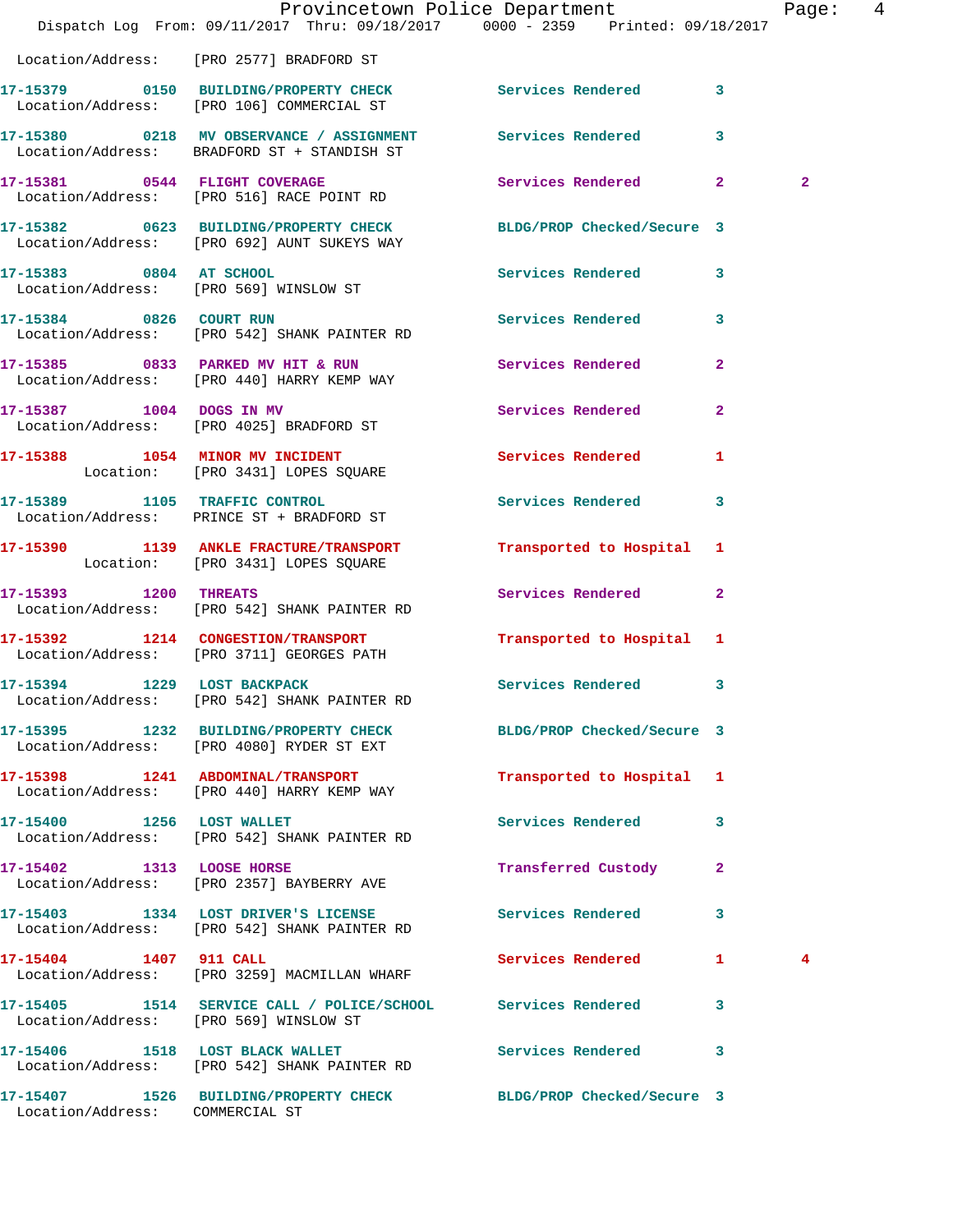|                                                               | Provincetown Police Department<br>Dispatch Log From: 09/11/2017 Thru: 09/18/2017 0000 - 2359 Printed: 09/18/2017 |                            |                |
|---------------------------------------------------------------|------------------------------------------------------------------------------------------------------------------|----------------------------|----------------|
|                                                               | 17-15408 1548 BUILDING/PROPERTY CHECK BLDG/PROP Checked/Secure 3<br>Location/Address: [PRO 2500] COMMERCIAL ST   |                            |                |
|                                                               | 17-15409 1611 MV OBSERVANCE / ASSIGNMENT Services Rendered<br>Location/Address: HIGH POLE HILL + BRADFORD ST     |                            | 3              |
|                                                               | 17-15411 1723 PARK, WALK & TALK 1999 Services Rendered<br>Location/Address: [PRO 105] COMMERCIAL ST              |                            | $\mathbf{2}$   |
|                                                               | 17-15412 1727 BUILDING/PROPERTY CHECK BLDG/PROP Checked/Secure 3<br>Location/Address: [PRO 4080] RYDER ST EXT    |                            |                |
|                                                               | 17-15414 2025 MEDICAL EMERGENCY/SICK Transported to Hospital 1<br>Location/Address: [PRO 2577] BRADFORD ST       |                            |                |
|                                                               | 17-15415 2114 HAZARDS/SMOKING<br>Location/Address: [PRO 197] COMMERCIAL ST                                       | <b>GONE ON ARRIVAL</b>     | $\overline{a}$ |
|                                                               | 17-15416 2152 BUILDING/PROPERTY CHECK BLDG/PROP Checked/Secure 3<br>Location/Address: [PRO 16] BRADFORD ST       |                            |                |
|                                                               | 17-15417 2204 SERVICE CALL / POLICE SPOKEN TO<br>Location/Address: [PRO 542] SHANK PAINTER RD                    |                            | 3              |
| For Date: $09/13/2017$ - Wednesday                            |                                                                                                                  |                            |                |
|                                                               | $17-15418$ 0057 PARK, WALK & TALK<br>Location/Address: [PRO 105] COMMERCIAL ST                                   | <b>Services Rendered</b>   | $\mathbf{2}$   |
|                                                               | 17-15419 0106 NOISE COMPLAINT<br>Location/Address: BANGS ST + BRADFORD ST                                        | <b>SPOKEN TO</b>           | 3              |
| Location/Address: COMMERCIAL ST                               | 17-15420 0109 PARK, WALK & TALK Services Rendered                                                                |                            | $\mathbf{2}$   |
|                                                               | 17-15421 0231 BUILDING/PROPERTY CHECK BLDG/PROP Checked/Secure 3<br>Location/Address: [PRO 530] SHANK PAINTER RD |                            |                |
|                                                               | 17-15422 0236 BUILDING/PROPERTY CHECK BLDG/PROP Checked/Secure 3<br>Location/Address: [PRO 444] HIGH POLE HILL   |                            |                |
|                                                               | 17-15423 0242 MV OBSERVANCE / ASSIGNMENT<br>Location/Address: HOWLAND ST + BRADFORD ST                           | No Action Required         | 3              |
|                                                               | 17-15424 0257 BUILDING/PROPERTY CHECK BLDG/PROP Checked/Secure 3<br>Location/Address: [PRO 3259] MACMILLAN WHARF |                            |                |
| Location/Address: [PRO 2513] ROUTE 6                          | 17-15425 0515 MV OBSERVANCE / ASSIGNMENT Services Rendered                                                       |                            | 3              |
| 17-15426 0730 WIRES DOWN<br>Location/Address: COMMERCIAL ST   |                                                                                                                  | Referred to Other Agency 2 |                |
|                                                               | 17-15427 0805 SERVICE CALL / SCHOOL<br>Location/Address: [PRO 569] WINSLOW ST                                    | Services Rendered          | 3              |
|                                                               | 17-15428 0810 ANIMAL CALL/PET PANTRY<br>Location/Address: [PRO 3296] SHANK PAINTER RD                            | Services Rendered          | $\mathbf{2}$   |
| Location/Address: COURT ST                                    |                                                                                                                  | Services Rendered          | $\mathbf{2}$   |
| 17-15431 0859 COMPLAINT                                       | Location/Address: [PRO 357] COMMERCIAL ST                                                                        | <b>Services Rendered</b>   | 3              |
| 17-15432 0935 ANIMAL CALL<br>Location/Address: [TRU] SHORE RD |                                                                                                                  | Services Rendered          | $\mathbf{2}$   |

**17-15435 0957 LOST PROPERTY/WALLET Services Rendered 3** 

Location/Address: [PRO 526] RYDER ST EXT

Page:  $5$ <br>017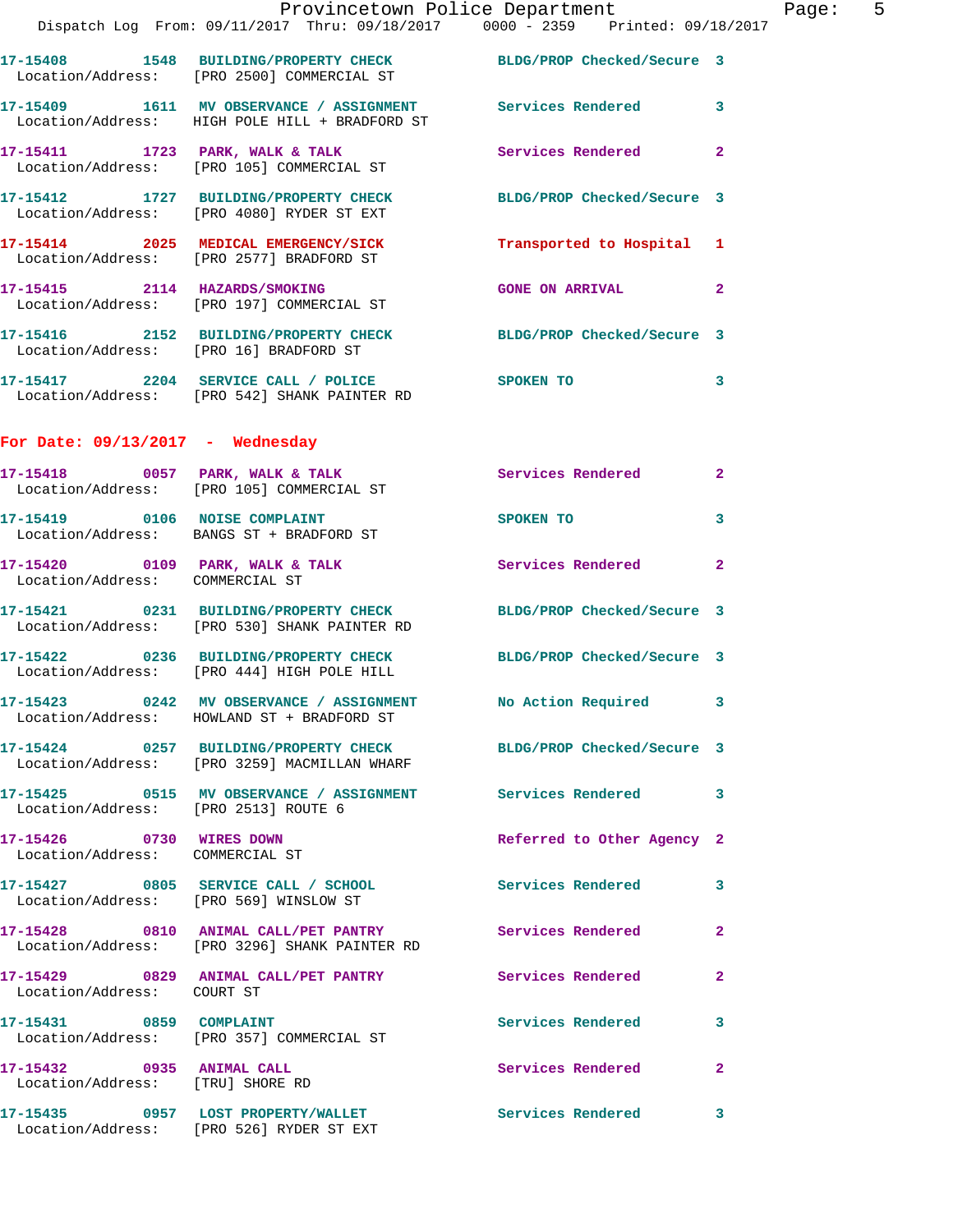| Location/Address: [PRO 3287] ROUTE 6                        | 17-15436 1055 BUILDING/PROPERTY CHECK                                                                             | BLDG/PROP Checked/Secure 3 |                         |
|-------------------------------------------------------------|-------------------------------------------------------------------------------------------------------------------|----------------------------|-------------------------|
| 17-15437 1205 DISORDERLY<br>Location/Address: COMMERCIAL ST |                                                                                                                   | Citation / Warning Issue 2 |                         |
| Refer To Arrest: 17-285-AR                                  | 17-15440 1225 DISORDERLY<br>Location/Address: [PRO 105] COMMERCIAL ST                                             | Arrest(s) Made 2           |                         |
| 17-15441 1300 MEDICAL/DOT                                   | Location/Address: [PRO 440] HARRY KEMP WAY                                                                        | Transported to Hospital 1  |                         |
|                                                             | 17-15442 1314 MEDICAL EMERGENCY/EVAL<br>Location/Address: [PRO 1740] BRADFORD ST EXT                              | Transported to Hospital 1  |                         |
|                                                             | 17-15444 1404 MEDICAL EMERGENCY/FALL<br>Location/Address: [PRO 1493] UPPER MILLER HILL RD                         | Transported to Hospital 1  |                         |
|                                                             | 17-15443 1406 MV OBSERVANCE / ASSIGNMENT<br>Location/Address: [PRO 106] COMMERCIAL ST                             | <b>Services Rendered</b>   | 3                       |
|                                                             | 17-15445    1412 LARCENY / FORGERY / FRAUD<br>Location/Address: [PRO 542] SHANK PAINTER RD                        | Investigated               | $\mathbf{2}$            |
| Location/Address: [PRO 569] WINSLOW ST                      | 17-15446 1501 SERVICE CALL / POLICE/SCHOOL Services Rendered 3                                                    |                            |                         |
|                                                             | 17-15449 1527 BUILDING/PROPERTY CHECK<br>Location/Address: [PRO 4080] RYDER ST EXT                                | BLDG/PROP Checked/Secure 3 |                         |
|                                                             | 17-15450 1547 SERVICE CALL / POLICE/MOVING Services Rendered<br>Location/Address: [PRO 312] COMMERCIAL ST         |                            | 3                       |
| 17-15451 1603 MV STOP                                       | Location/Address: BRADFORD ST + NICKERSON ST                                                                      | <b>VERBAL WARNING</b>      | 3                       |
| 17-15453 1605 MV COLLISION                                  | Location/Address: BRADFORD ST + SHANK PAINTER RD                                                                  | Services Rendered          | $\mathbf{1}$            |
|                                                             | 17-15452 1606 PARK, WALK & TALK<br>Location/Address: [PRO 105] COMMERCIAL ST                                      | Services Rendered          | $\mathbf{2}$            |
|                                                             | 17-15454 1607 ANIMAL CALL/BIRD IN TRAP Referred to Other Agency 2<br>Location/Address: [PRO 3259] MACMILLAN WHARF |                            |                         |
| Location/Address: [PRO 30] BRADFORD ST                      | 17-15455 1607 SERVICE CALL / POLICE/MESSAGE Services Rendered                                                     |                            | $\overline{\mathbf{3}}$ |
|                                                             | 17-15456 1704 BUILDING/PROPERTY CHECK<br>Location/Address: [PRO 4080] RYDER ST EXT                                | BLDG/PROP Checked/Secure 3 |                         |
|                                                             | 17-15458 1752 BUILDING/PROPERTY CHECK<br>Location/Address: [PRO 385] COMMERCIAL ST                                | Services Rendered          | 3                       |
|                                                             | 17-15459 1812 BUILDING/PROPERTY CHECK<br>Location/Address: [PRO 2483] COMMERCIAL ST                               | <b>Services Rendered</b>   | 3                       |
|                                                             | 17-15460 1837 MEDICAL EMERGENCY/DIZZY<br>Location/Address: [PRO 356] COMMERCIAL ST                                | Transported to Hospital 1  |                         |
| 17-15461 1919 COMPLAINT                                     | Location/Address: [PRO 1404] NELSON AVE                                                                           | Peace Restored             | 3                       |
|                                                             | 17-15462 1956 PARK, WALK & TALK<br>Location/Address: [PRO 105] COMMERCIAL ST                                      | Services Rendered          | $\mathbf{2}$            |
|                                                             | 17-15463 2037 MV OBSERVANCE / ASSIGNMENT Services Rendered<br>Location/Address: BRADFORD ST + STANDISH ST         |                            | 3                       |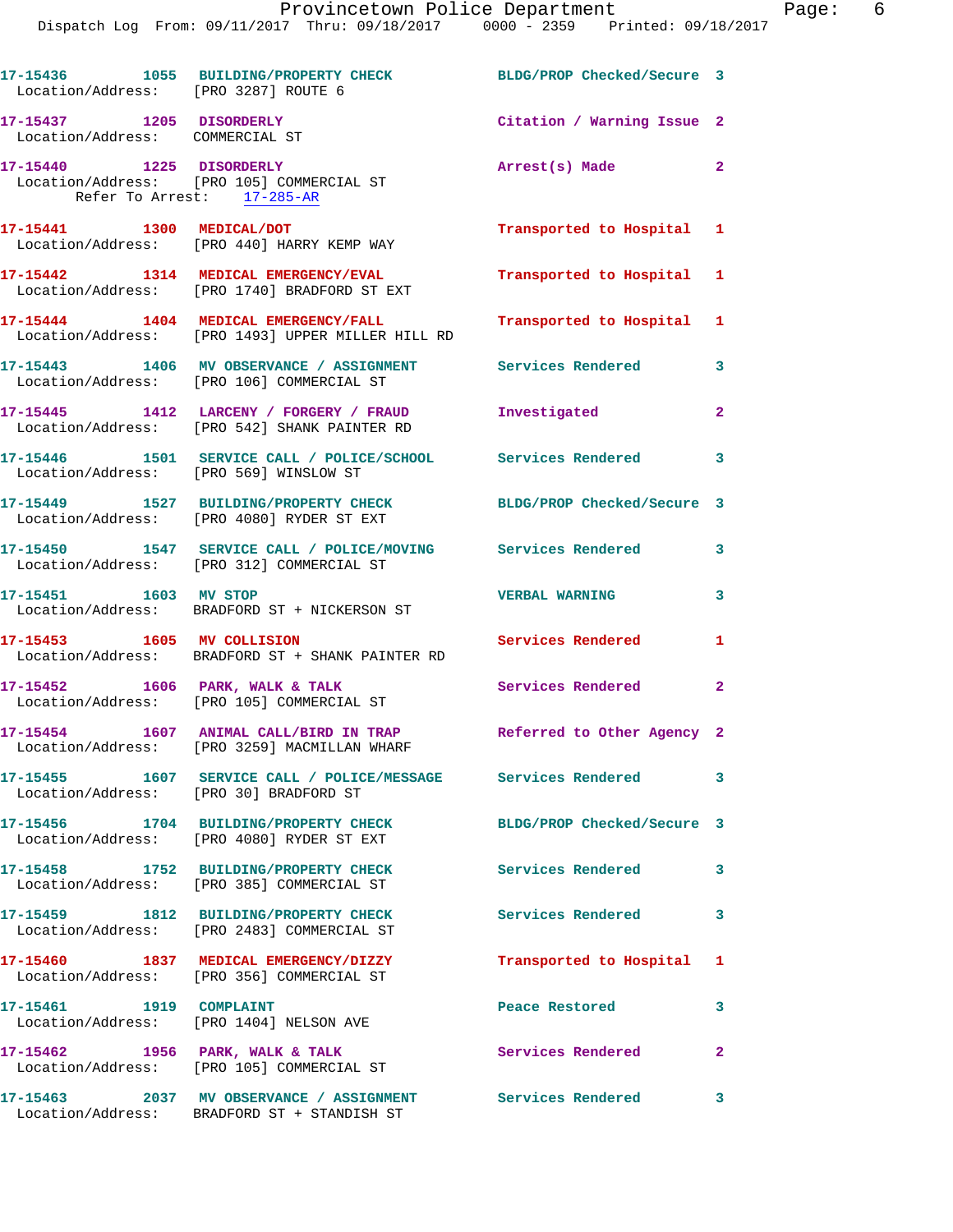|                                                                          |                                                                                                                   | Provincetown Police Department                                                                                 | Page:        | - 7 |
|--------------------------------------------------------------------------|-------------------------------------------------------------------------------------------------------------------|----------------------------------------------------------------------------------------------------------------|--------------|-----|
|                                                                          | Dispatch Log From: 09/11/2017 Thru: 09/18/2017 0000 - 2359 Printed: 09/18/2017                                    |                                                                                                                |              |     |
| Location/Address: [PRO 3440] ROUTE 6                                     | 17-15465 2109 MV OBSERVANCE / ASSIGNMENT Services Rendered 3                                                      |                                                                                                                |              |     |
|                                                                          | 17-15466 2117 BUILDING/PROPERTY CHECK BLDG/PROP Checked/Secure 3<br>Location/Address: [PRO 3296] SHANK PAINTER RD |                                                                                                                |              |     |
|                                                                          | 17-15467 2155 BUILDING/PROPERTY CHECK BLDG/PROP Checked/Secure 3<br>Location/Address: [PRO 530] SHANK PAINTER RD  |                                                                                                                |              |     |
|                                                                          | 17-15469 2307 NOISE COMPLAINT<br>Location/Address: [PRO 3908] COMMERCIAL ST                                       | SPOKEN TO THE STATE OF THE STATE OF THE STATE OF THE STATE OF THE STATE OF THE STATE OF THE STATE OF THE STATE | $\mathbf{3}$ |     |
|                                                                          | 17-15470 2331 MV OBSERVANCE / ASSIGNMENT No Action Required 3<br>Location/Address: HOWLAND ST + BRADFORD ST       |                                                                                                                |              |     |
|                                                                          | 17-15471 2347 MV OBSERVANCE / ASSIGNMENT Services Rendered 3<br>Location/Address: BRADFORD ST + HIGH POLE HILL    |                                                                                                                |              |     |
| For Date: $09/14/2017$ - Thursday                                        |                                                                                                                   |                                                                                                                |              |     |
|                                                                          | 17-15472 0050 PARK, WALK & TALK 3 Services Rendered 2<br>Location/Address: [PRO 105] COMMERCIAL ST                |                                                                                                                |              |     |
|                                                                          | 17-15473 0055 BUILDING/PROPERTY CHECK BLDG/PROP Checked/Secure 3<br>Location/Address: [PRO 1638] COMMERCIAL ST    |                                                                                                                |              |     |
|                                                                          | 17-15475 0115 MV OBSERVANCE / ASSIGNMENT Services Rendered 3<br>Location/Address: ROUTE 6 + SHANK PAINTER RD      |                                                                                                                |              |     |
|                                                                          | 17-15476 0224 BUILDING/PROPERTY CHECK BLDG/PROP Checked/Secure 3<br>Location/Address: [PRO 16] BRADFORD ST        |                                                                                                                |              |     |
|                                                                          | 17-15477 0307 BUILDING/PROPERTY CHECK Services Rendered 3<br>Location/Address: [PRO 3259] MACMILLAN WHARF         |                                                                                                                |              |     |
| Location/Address: ROUTE 6                                                | 17-15478 0533 MV OBSERVANCE / ASSIGNMENT No Action Required 3                                                     |                                                                                                                |              |     |
|                                                                          | 17-15479 0620 BUILDING/PROPERTY CHECK<br>Location/Address: [PRO 2540] RACE POINT RD                               | Services Rendered 3                                                                                            |              |     |
| 17-15480 0650 MV COLLISION/MINOR<br>Location/Address: [PRO 2519] ROUTE 6 | Refer To Accident: $17-88-AC$                                                                                     | Services Rendered 1                                                                                            |              |     |
| Location/Address: [PRO 2521] ROUTE 6                                     | 17-15481 0702 MV OBSERVANCE / ASSIGNMENT Services Rendered                                                        |                                                                                                                | $\mathbf{3}$ |     |
| 17-15482 0704 MV STOP                                                    | Location/Address: [PRO 2513] ROUTE 6                                                                              | <b>VERBAL WARNING</b>                                                                                          | 3            |     |
|                                                                          | 17-15483 0716 MV VANDALISM<br>Location/Address: [PRO 3456] RYDER ST EXT                                           | <b>Services Rendered</b>                                                                                       | $\mathbf{2}$ |     |
|                                                                          | 17-15484 0724 BUILDING/PROPERTY CHECK<br>Location/Address: [PRO 2499] RACE POINT RD                               | <b>Services Rendered</b>                                                                                       | $\mathbf{3}$ |     |
| 17-15485 0815 SCHOOL                                                     | Location/Address: [PRO 569] WINSLOW ST                                                                            | <b>Services Rendered</b>                                                                                       | 3            |     |
|                                                                          | 17-15486 0837 ANIMAL CALL/PET PANTRY<br>Location/Address: [PRO 285] COMMERCIAL ST                                 | Services Rendered                                                                                              | $\mathbf{2}$ |     |
|                                                                          | 17-15487 0937 VANDALISM<br>Location/Address: [PRO 3456] RYDER ST EXT                                              | Services Rendered                                                                                              | 3            |     |
|                                                                          | 17-15488 0948 BUILDING/PROPERTY CHECK<br>Location/Address: [PRO 3317] CEMETERY RD                                 | BLDG/PROP Checked/Secure 3                                                                                     |              |     |
|                                                                          | 17-15489 0949 BUILDING/PROPERTY CHECK BLDG/PROP Checked/Secure 3                                                  |                                                                                                                |              |     |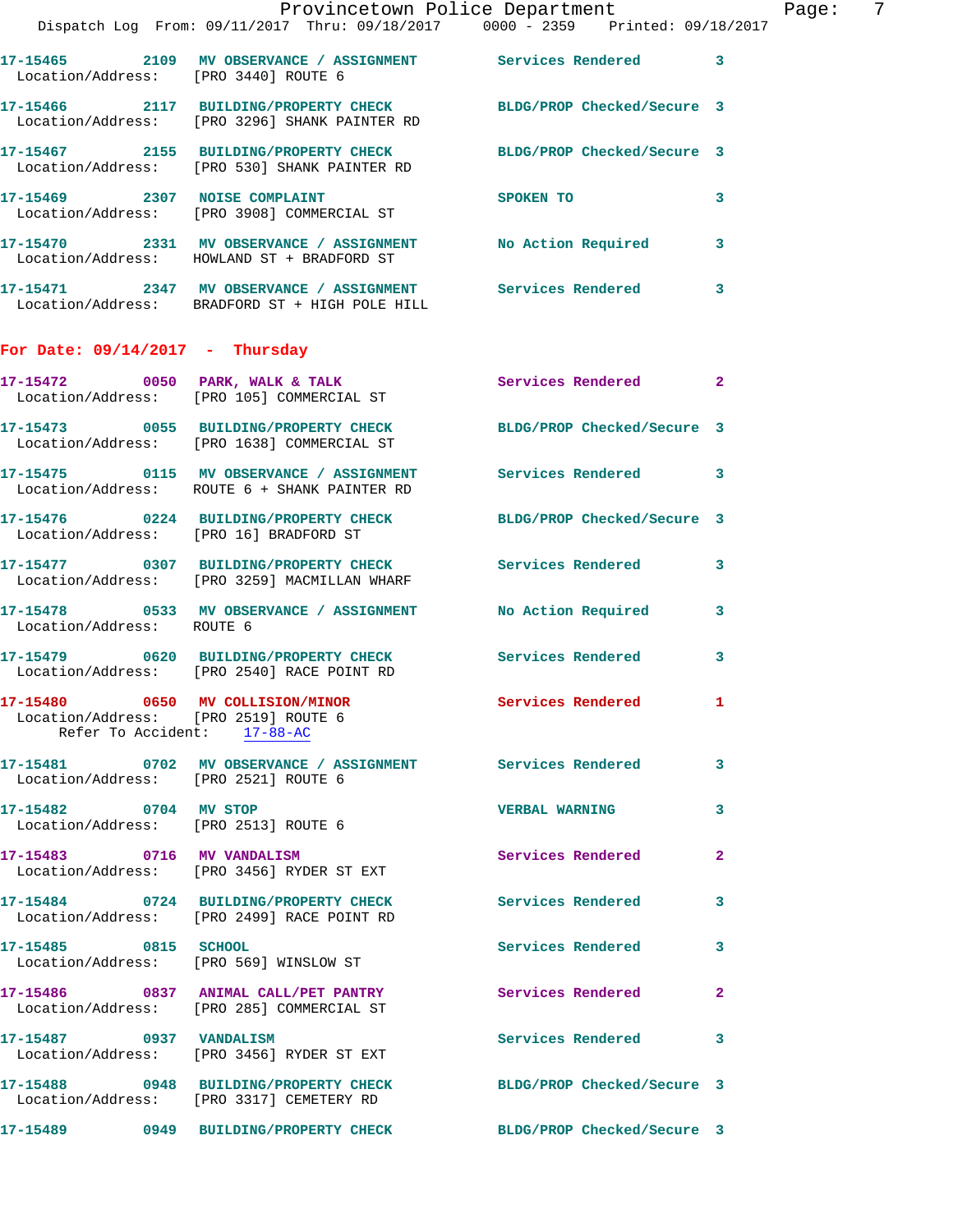|                                                        | Dispatch Log From: 09/11/2017 Thru: 09/18/2017 0000 - 2359 Printed: 09/18/2017                                        | Provincetown Police Department Page: 8 |              |  |
|--------------------------------------------------------|-----------------------------------------------------------------------------------------------------------------------|----------------------------------------|--------------|--|
|                                                        | Location/Address: [PRO 3318] CEMETERY RD                                                                              |                                        |              |  |
| Location/Address: [PRO 3287] ROUTE 6                   | 17-15490 1012 BUILDING/PROPERTY CHECK BLDG/PROP Checked/Secure 3                                                      |                                        |              |  |
|                                                        | 17-15491 1059 ANIMAL CALL<br>Location/Address: [PRO 437] FREEMAN ST                                                   | Services Rendered                      | $\mathbf{2}$ |  |
|                                                        | 17-15492 1108 BUILDING/PROPERTY CHECK Services Rendered<br>Location/Address: [PRO 2977] COMMERCIAL ST                 |                                        | $\mathbf{3}$ |  |
| Refer To Accident: 17-89-AC                            | 17-15493 1206 MV COLLISION/MINOR 1 Services Rendered 1<br>Location/Address: WINTHROP ST + BRADFORD ST                 |                                        |              |  |
|                                                        | 17-15494 1216 MV COMPLAINT<br>Location/Address: [PRO 1296] BRADFORD ST                                                | <b>Services Rendered</b>               | $\mathbf{2}$ |  |
| 17-15496 1252 MV STOP<br>Location/Address: RYDER ST    |                                                                                                                       | <b>VERBAL WARNING</b>                  | 3            |  |
| Location/Address: COMMERCIAL ST                        | 17-15497 1302 BUILDING/PROPERTY CHECK BLDG/PROP Checked/Secure 3                                                      |                                        |              |  |
|                                                        | 17-15498 1354 ANIMAL CALL<br>Location/Address: [PRO 1555] COMMERCIAL ST                                               | <b>VERBAL WARNING</b>                  | $\mathbf{2}$ |  |
|                                                        | 17-15499 1359 SERVE SUMMONS<br>Location/Address: [PRO 3020] STEARNS AVE                                               | Could Not Locate                       | 3            |  |
|                                                        | 17-15500 1441 BUILDING/PROPERTY CHECK BLDG/PROP Checked/Secure 3<br>Location/Address: [PRO 4084] COMMERCIAL ST        |                                        |              |  |
|                                                        | 17-15502 1504 SERVICE CALL / POLICE<br>Location/Address: [PRO 542] SHANK PAINTER RD                                   | SPOKEN TO THE STATE OF THE SPOKEN TO   | 3            |  |
|                                                        | 17-15503 1508 ASSIST DEPARTMENT / MUTUAL AID Referred to Other Agency 3<br>Location/Address: [PRO 106] COMMERCIAL ST  |                                        |              |  |
|                                                        | 17-15505 1535 BUILDING/PROPERTY CHECK BLDG/PROP Checked/Secure 3<br>Location/Address: [PRO 1778] SHANK PAINTER RD     |                                        |              |  |
|                                                        | 17-15507 1559 SERVICE CALL / POLICE<br>Location/Address: [PRO 542] SHANK PAINTER RD                                   | SPOKEN TO                              |              |  |
| 17-15508 1620 HAZARDS                                  | Location/Address: [PRO 3517] WEST VINE ST                                                                             | <b>Vehicle Towed</b>                   | $\mathbf{2}$ |  |
| 17-15509 1626 DISORDERLY                               | Location/Address: [PRO 4080] RYDER ST EXT                                                                             | Peace Restored                         | $\mathbf{2}$ |  |
|                                                        | 17-15510 1659 COMPLAINT<br>Location/Address: [PRO 4080] RYDER ST EXT                                                  | SPOKEN TO                              | 3            |  |
|                                                        | 17-15511 1722 BUILDING/PROPERTY CHECK Services Rendered<br>Location/Address: [PRO 3259] MACMILLAN WHARF               |                                        | $\mathbf{3}$ |  |
|                                                        | 17-15513 1751 ASSIST DEPARTMENT / MUTUAL AID Referred to Other Agency 3<br>Location/Address: [PRO 2499] RACE POINT RD |                                        |              |  |
|                                                        | 17-15514 1803 PARK, WALK & TALK<br>Location/Address: [PRO 208] COMMERCIAL ST                                          | Services Rendered                      | $\mathbf{2}$ |  |
|                                                        | 17-15516 1916 MV STOP<br>Location/Address: [PRO 396] COMMERCIAL ST                                                    | <b>VERBAL WARNING</b>                  | 3            |  |
| 17-15517 1944 MV STOP<br>Location/Address: BRADFORD ST |                                                                                                                       | <b>VERBAL WARNING</b>                  | 3            |  |
|                                                        | 17-15518 1947 LOST WALLET<br>Location/Address: [PRO 542] SHANK PAINTER RD                                             | Services Rendered                      | 3            |  |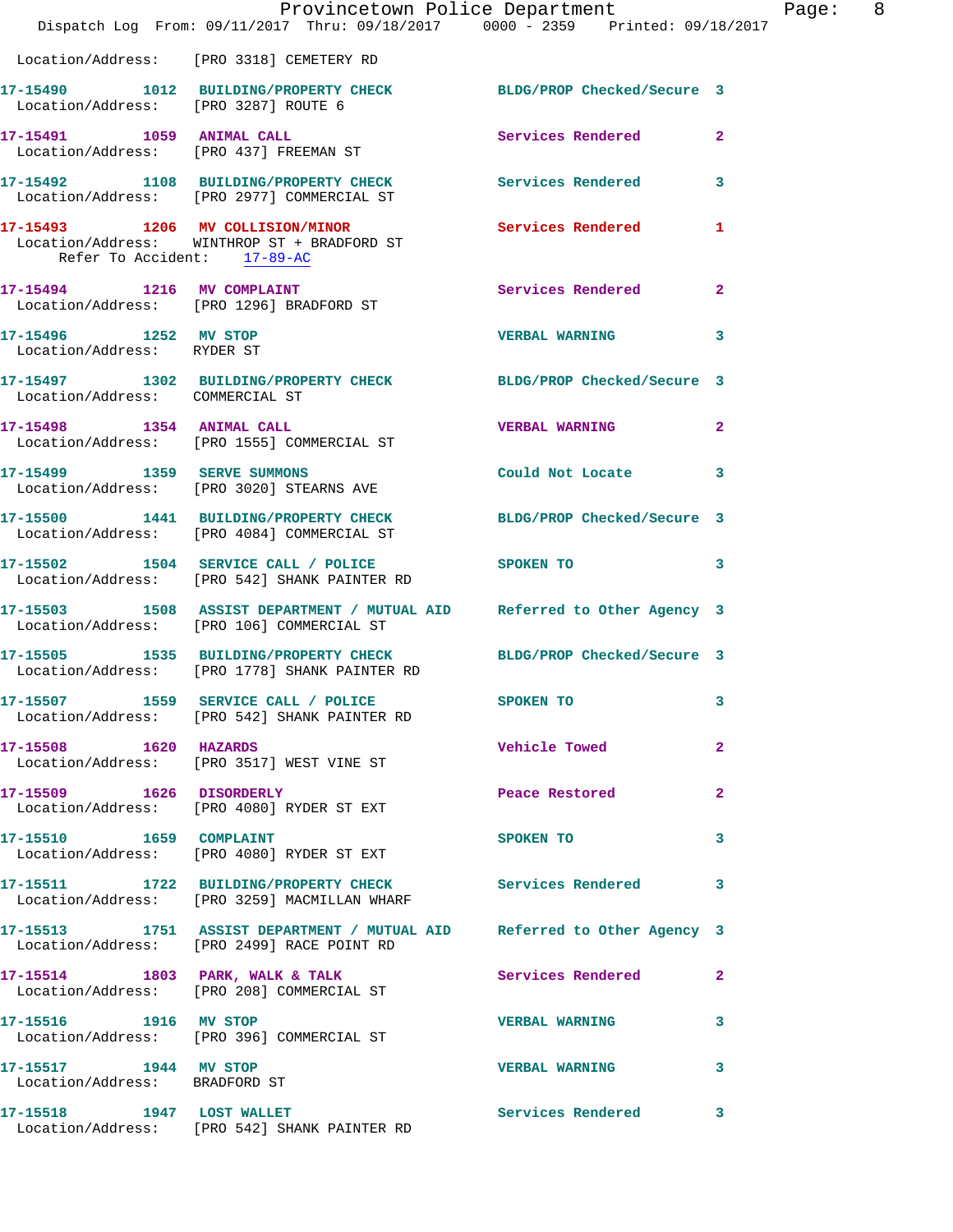|                                                                | Provincetown Police Department<br>Dispatch Log From: 09/11/2017 Thru: 09/18/2017 0000 - 2359 Printed: 09/18/2017 |                          |                         |
|----------------------------------------------------------------|------------------------------------------------------------------------------------------------------------------|--------------------------|-------------------------|
|                                                                | 17-15519 1949 BUILDING/PROPERTY CHECK BLDG/PROP Checked/Secure 3                                                 |                          |                         |
|                                                                | Location/Address: [PRO 182] COMMERCIAL ST<br>17-15520 1957 MV OBSERVANCE / ASSIGNMENT Services Rendered          |                          | 3                       |
| Location/Address: [PRO 2521] ROUTE 6                           |                                                                                                                  |                          |                         |
|                                                                | 17-15523 2045 BUILDING/PROPERTY CHECK Services Rendered<br>Location/Address: [PRO 2898] JEROME SMITH RD          |                          | 3                       |
| 17-15524 2054 NOISE COMPLAINT<br>Location/Address: STANDISH ST |                                                                                                                  | SPOKEN TO                | 3                       |
|                                                                | 17-15525   2152   BUILDING/PROPERTY CHECK   Services Rendered<br>Location/Address: [PRO 2483] COMMERCIAL ST      |                          | 3                       |
|                                                                | 17-15526 2158 BUILDING/PROPERTY CHECK Services Rendered<br>Location/Address: [PRO 564] BAYBERRY AVE              |                          | 3                       |
| 17-15527 2200 MV STOP                                          | Location/Address: COURT ST + CUDWORTH ST                                                                         | <b>VERBAL WARNING</b>    | 3                       |
| For Date: $09/15/2017$ - Friday                                |                                                                                                                  |                          |                         |
|                                                                | 17-15528 0024 MV OBSERVANCE / ASSIGNMENT Services Rendered<br>Location/Address: BRADFORD ST + RYDER ST           |                          | 3                       |
| 17-15530 0026 MV STOP<br>Location/Address: [PRO 2518] ROUTE 6  |                                                                                                                  | <b>VERBAL WARNING</b>    | 3                       |
|                                                                | 17-15529 0028 MV OBSERVANCE / ASSIGNMENT Services Rendered<br>Location/Address: BRADFORD ST + HOWLAND ST         |                          | $\overline{\mathbf{3}}$ |
|                                                                | 17-15531 0105 BUILDING/PROPERTY CHECK Services Rendered<br>Location/Address: [PRO 3259] MACMILLAN WHARF          |                          | 3                       |
| Location/Address: [PRO 16] BRADFORD ST                         | 17-15532 0123 BUILDING/PROPERTY CHECK BLDG/PROP Checked/Secure 3                                                 |                          |                         |
| Location/Address: ROUTE 6                                      | 17-15533 0146 MV OBSERVANCE / ASSIGNMENT No Action Required                                                      |                          | 3                       |
|                                                                | 17-15535 0158 ASSAULT/PAST OCCURRED<br>Location/Address: [PRO 542] SHANK PAINTER RD                              | Could Not Locate         | 1                       |
|                                                                | 17-15534 0159 BUILDING/PROPERTY CHECK Services Rendered<br>Location/Address: [PRO 2493] BRADFORD ST              |                          | 3                       |
| 17-15536 0230 FOLLOW UP                                        | Location/Address: [PRO 4033] BRADFORD ST                                                                         | Could Not Locate         | $\mathbf{2}$            |
| 17-15537 0322 911 HANG UP                                      | Location/Address: [PRO 1173] WINTHROP ST                                                                         | Services Rendered        | 1                       |
|                                                                | 17-15538 0546 MV OBSERVANCE / ASSIGNMENT Services Rendered<br>Location/Address: ROUTE 6 + SHANK PAINTER RD       |                          | 3                       |
|                                                                | 17-15539 0734 BUILDING/PROPERTY CHECK<br>Location/Address: [PRO 2490] PROVINCELANDS RD                           | <b>Services Rendered</b> | 3                       |
|                                                                | 17-15540 0743 BUILDING/PROPERTY CHECK Services Rendered<br>Location/Address: [PRO 2977] COMMERCIAL ST            |                          | 3                       |
|                                                                | 17-15541 0758 PARK, WALK & TALK<br>Location/Address: [PRO 300] COMMERCIAL ST                                     | <b>Services Rendered</b> | $\mathbf{2}$            |
| 17-15542 0804 AT SCHOOL                                        | Location/Address: [PRO 569] WINSLOW ST                                                                           | <b>Services Rendered</b> | 3                       |

**17-15544 0822 MV OBSERVANCE / ASSIGNMENT Services Rendered 3**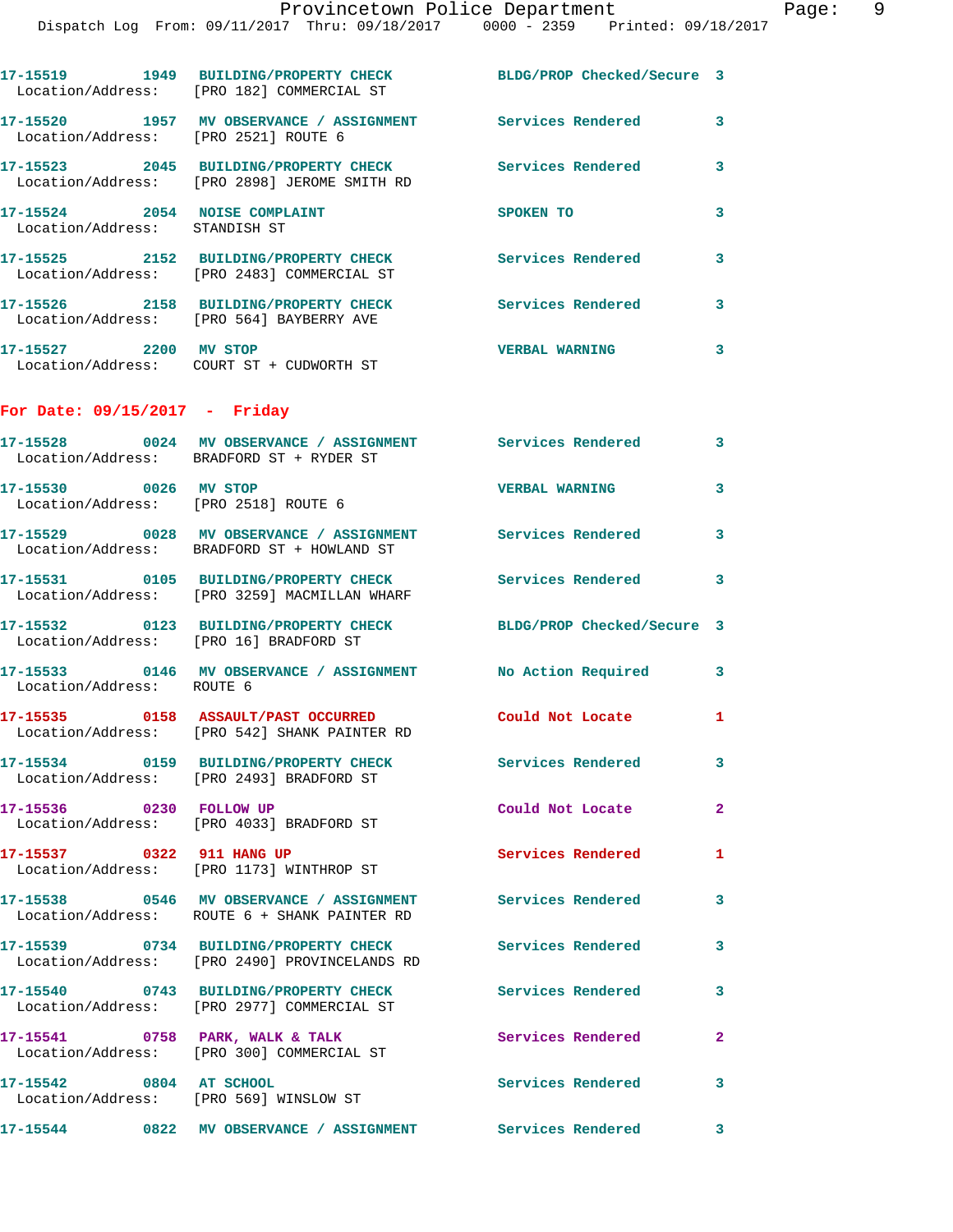|                                                    | Provincetown Police Department<br>Dispatch Log From: 09/11/2017 Thru: 09/18/2017 0000 - 2359 Printed: 09/18/2017 |                       |                         | Page: 10 |  |
|----------------------------------------------------|------------------------------------------------------------------------------------------------------------------|-----------------------|-------------------------|----------|--|
|                                                    | Location/Address: SHANK PAINTER RD + PROVINCE RD                                                                 |                       |                         |          |  |
|                                                    | 17-15545 0856 KEEP THE PEACE 600 GONE ON ARRIVAL 2<br>Location/Address: [PRO 2605] COMMERCIAL ST                 |                       |                         |          |  |
| 17-15546 0911 MV STOP                              | Location/Address: [PRO 539] SHANK PAINTER RD                                                                     | <b>VERBAL WARNING</b> | $\overline{\mathbf{3}}$ |          |  |
|                                                    | 17-15547 0936 LOST PASSPORT<br>Location/Address: [PRO 542] SHANK PAINTER RD                                      | Services Rendered 3   |                         |          |  |
|                                                    | 17-15548 0944 MV STOP<br>Location/Address: CENTER ST + BRADFORD ST                                               | <b>VERBAL WARNING</b> | $\mathbf{3}$            |          |  |
| 17-15550 1000 MV STOP                              | Location/Address: PROVINCELANDS RD + BRADFORD ST EXT                                                             | <b>VERBAL WARNING</b> | $\mathbf{3}$            |          |  |
|                                                    | 17-15552 1045 LOST CREDIT CARD<br>Location/Address: [PRO 542] SHANK PAINTER RD                                   | Services Rendered     | $\mathbf{3}$            |          |  |
| Location/Address: ROUTE 6                          | 17-15553 1046 BY-LAW VIOLATION Services Rendered                                                                 |                       | $\overline{2}$          |          |  |
|                                                    | 17-15554 1121 MV DISABLED<br>Location/Address: [PRO 183] COMMERCIAL ST                                           | Services Rendered     | $\overline{2}$          |          |  |
| Location/Address: COMMERCIAL ST                    | 17-15555 1212 PARKED MV COMPLAINT                                                                                | Services Rendered 2   |                         |          |  |
|                                                    | 17-15556 1213 SERVICE CALL / POLICE Services Rendered 3<br>Location/Address: [PRO 2237] PEARL ST                 |                       |                         |          |  |
|                                                    | 17-15557 1215 SERVICE RUN<br>Location/Address: [PRO 542] SHANK PAINTER RD                                        | No Action Required 3  |                         |          |  |
| 17-15559 1347 MV COMPLAINT                         | Location/Address: [PRO 2277] BRADFORD ST                                                                         | Services Rendered 2   |                         |          |  |
|                                                    | 17-15561 1459 BIKE GENERAL<br>Location/Address: [PRO 2539] RYDER ST EXT                                          | Services Rendered     | $\mathbf{2}$            |          |  |
|                                                    | 17-15562 1507 ANIMAL CALL/INJURED BIRD Services Rendered 2<br>Location/Address: [PRO 269] COMMERCIAL ST          |                       |                         |          |  |
|                                                    | 17-15564 1557 BUILDING/PROPERTY CHECK Services Rendered 3<br>Location/Address: [PRO 3259] MACMILLAN WHARF        |                       |                         |          |  |
|                                                    |                                                                                                                  | Services Rendered 3   |                         |          |  |
|                                                    | 17-15566 1607 BUILDING/PROPERTY CHECK BLDG/PROP Checked/Secure 3<br>Location/Address: [PRO 2500] COMMERCIAL ST   |                       |                         |          |  |
|                                                    | 17-15568 1633 MV STOP<br>Location/Address: [PRO 2513] ROUTE 6                                                    | VERBAL WARNING 3      |                         |          |  |
| Location/Address: [PRO 2521] ROUTE 6               | 17-15569 1651 MV OBSERVANCE / ASSIGNMENT Services Rendered 3                                                     |                       |                         |          |  |
|                                                    | 17-15570 1653 MV STOP<br>Location/Address: [PRO 2513] ROUTE 6                                                    | VERBAL WARNING 3      |                         |          |  |
| 17-15573 1804 MV STOP                              | Location/Address: [PRO 444] HIGH POLE HILL                                                                       | <b>VERBAL WARNING</b> | $\overline{\mathbf{3}}$ |          |  |
|                                                    | 17-15575 1811 MV STOLEN<br>Location/Address: [PRO 542] SHANK PAINTER RD                                          | Services Rendered 3   |                         |          |  |
| 17-15576 1823 MV STOP<br>Location/Address: ROUTE 6 |                                                                                                                  | VERBAL WARNING 3      |                         |          |  |
|                                                    | 17-15577 1830 LOST PROPERTY-KEY FOB Services Rendered 3                                                          |                       |                         |          |  |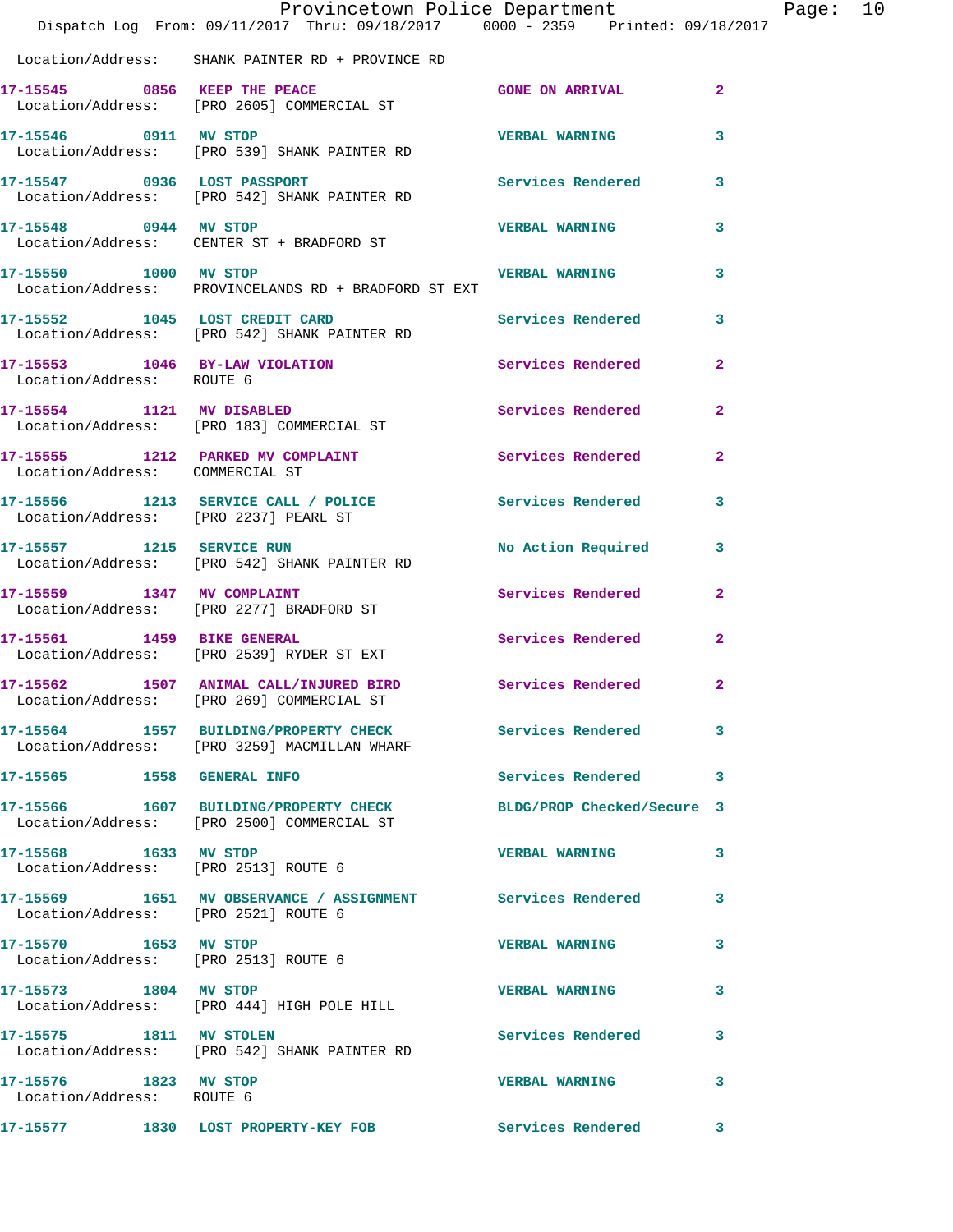|                                                     | Provincetown Police Department<br>Dispatch Log From: 09/11/2017 Thru: 09/18/2017 0000 - 2359 Printed: 09/18/2017      |                            |              |
|-----------------------------------------------------|-----------------------------------------------------------------------------------------------------------------------|----------------------------|--------------|
|                                                     | Location/Address: [PRO 542] SHANK PAINTER RD                                                                          |                            |              |
|                                                     | 17-15578   1912   BUILDING/PROPERTY CHECK   BLDG/PROP Checked/Secure   3<br>Location/Address: [PRO 519] RACE POINT RD |                            |              |
|                                                     | 17-15579 1921 NOISE COMPLAINT<br>Location/Address: [PRO 2283] COMMERCIAL ST                                           | SPOKEN TO                  | 3            |
|                                                     | 17-15580 1947 FIRE, BOAT<br>Location/Address: [PRO 396] COMMERCIAL ST                                                 | Unfounded                  | 1            |
|                                                     | 17-15581 2002 NOISE COMPLAINT<br>Location/Address: [PRO 2283] COMMERCIAL ST                                           | <b>SPOKEN TO</b>           | 3            |
|                                                     | 17-15582 2023 BUILDING/PROPERTY CHECK<br>Location/Address: [PRO 1952] COMMERCIAL ST                                   | BLDG/PROP Checked/Secure 3 |              |
|                                                     | 17-15583 2051 SUSPICIOUS ACTIVITY<br>Location/Address: [PRO 2539] RYDER ST EXT                                        | Services Rendered          | $\mathbf{2}$ |
| Location/Address: BRADFORD ST                       | 17-15584 2102 PARKING COMPLAINT / GENERAL Citation / Warning Issue 3                                                  |                            |              |
|                                                     | 17-15585 2213 BUILDING/PROPERTY CHECK Services Rendered<br>Location/Address: [PRO 2898] JEROME SMITH RD               |                            | 3            |
|                                                     | 17-15588 2309 MEDICAL EMERGENCY<br>Location/Address: [PRO 542] SHANK PAINTER RD<br>Refer To P/C: 17-287-AR            | PATIENT REFUSAL            | 1            |
| Location/Address: [PRO 690] ATWOOD AVE              | 17-15589 2319 NOISE COMPLAINT                                                                                         | SPOKEN TO                  | 3            |
| For Date: $09/16/2017$ - Saturday                   |                                                                                                                       |                            |              |
|                                                     | 17-15591 0105 MEDICAL EMERGENCY<br>Location/Address: [PRO 542] SHANK PAINTER RD                                       | <b>Services Rendered</b>   | 1            |
|                                                     | 17-15592 0155 BUILDING/PROPERTY CHECK BLDG/PROP Checked/Secure 3<br>Location/Address: [PRO 3259] MACMILLAN WHARF      |                            |              |
| 17-15593 0201 POWER OUTAGE                          |                                                                                                                       | No Action Required         | 3            |
| 17-15594 0214 ASSIST CITIZEN                        | Location/Address: [PRO 75] CAPTAIN BERTIES WAY                                                                        | <b>Services Rendered</b>   | 3            |
|                                                     | 17-15595 0609 BUILDING/PROPERTY CHECK<br>Location/Address: [PRO 447] JEROME SMITH RD                                  | BLDG/PROP Checked/Secure 3 |              |
|                                                     | 17-15596 0613 BUILDING/PROPERTY CHECK<br>Location/Address: [PRO 444] HIGH POLE HILL                                   | BLDG/PROP Checked/Secure 3 |              |
|                                                     |                                                                                                                       |                            |              |
|                                                     | 17-15597 0616 MV OBSERVANCE / ASSIGNMENT<br>Location/Address: [PRO 105] COMMERCIAL ST                                 | No Action Required         | 3            |
|                                                     | Location/Address: [PRO 3296] SHANK PAINTER RD                                                                         | Services Rendered          | 3            |
|                                                     | Location/Address: [PRO 3912] SHANK PAINTER RD                                                                         | Services Rendered          | 3            |
|                                                     | 17-15601 0920 BUILDING/PROPERTY CHECK<br>Location/Address: [PRO 2499] RACE POINT RD                                   | <b>Services Rendered</b>   | 3            |
| 17-15598 0810 PET PANTRY<br>17-15600 0902 COMPLAINT | 17-15602 0929 BUILDING/PROPERTY CHECK<br>Location/Address: [PRO 2490] PROVINCELANDS RD                                | Services Rendered          | 3            |

Page: 11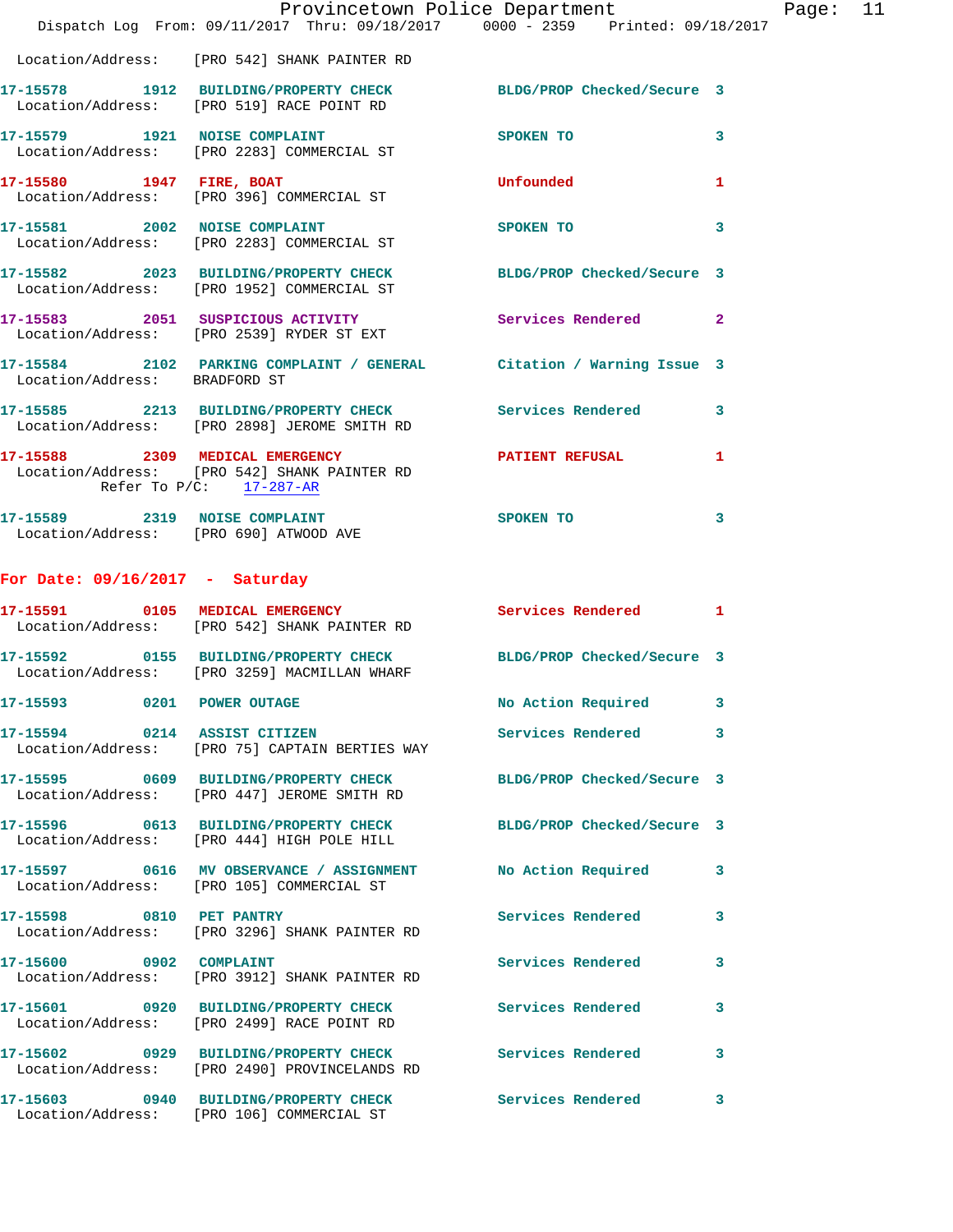| 17-15605 0943 PROPERTY DAMAGE         | Location/Address: [PRO 454] WASHINGTON AVE                                            | <b>Services Rendered</b> 3 |              |
|---------------------------------------|---------------------------------------------------------------------------------------|----------------------------|--------------|
|                                       | 17-15604 0948 BUILDING/PROPERTY CHECK<br>Location/Address: [PRO 3430] COMMERCIAL ST   | <b>Services Rendered</b>   | 3            |
|                                       | 17-15607 1046 SYNCHOPAL/TRANSPORT<br>Location/Address: [PRO 440] HARRY KEMP WAY       | Transported to Hospital    | $\mathbf{1}$ |
|                                       | 17-15608 1106 DIGSAFE NOTICE<br>Location/Address: [PRO 2083] BLUEBERRY AVE            | Services Rendered          | 3            |
| Location/Address: [PRO 3440] ROUTE 6  | 17-15609 1130 MV OBSERVANCE / ASSIGNMENT Services Rendered 3                          |                            |              |
|                                       | 17-15610 1137 ABDOMINAL/TRANSPORT<br>Location/Address: [PRO 440] HARRY KEMP WAY       | Transported to Hospital 1  |              |
| Location/Address: [PRO 2513] ROUTE 6  | 17-15611 1149 WRITTEN WARNING SPEED                                                   | Citation / Warning Issue 3 |              |
|                                       | 17-15613 1201 PARK, WALK & TALK<br>Location/Address: [PRO 526] RYDER ST EXT           | Services Rendered          | $\mathbf{2}$ |
|                                       | 17-15615 1216 PARK, WALK & TALK<br>Location/Address: [PRO 3259] MACMILLAN WHARF       | Services Rendered          | $\mathbf{2}$ |
|                                       | 17-15616 1257 VERBAL STOP SIGN/CROSSWALK<br>Location/Address: [PRO 1791] BRADFORD ST  | <b>VERBAL WARNING</b>      | 3            |
| 17-15618 1337 CAR RALLY               | Location/Address: [PRO 3259] MACMILLAN WHARF                                          | Services Rendered          | 3            |
| 17-15620 1341 PET PANTRY              | Location/Address: [PRO 3296] SHANK PAINTER RD                                         | Services Rendered          | 3            |
|                                       | 17-15621 1350 NOISE COMPLAINT<br>Location/Address: [PRO 526] RYDER ST EXT             | Services Rendered          | 3            |
|                                       | 17-15622 1407 SERVICE CALL / POLICE<br>Location/Address: [PRO 2517] BRADFORD ST       | Services Rendered          | 3            |
| Location/Address: [PRO 970] KINGS WAY | 17-15623 1411 SERVICE CALL / POLICE                                                   | <b>Services Rendered</b>   | 3            |
| 17-15624 1451 LOST BACKPACK           | Location/Address: [PRO 3443] COMMERCIAL ST                                            | <b>Services Rendered</b>   |              |
|                                       | 17-15625 1544 BUILDING/PROPERTY CHECK<br>Location/Address: [PRO 3259] MACMILLAN WHARF | Services Rendered          | 3            |
| Location/Address: [PRO 2521] ROUTE 6  | 17-15626 1639 MV OBSERVANCE / ASSIGNMENT                                              | Services Rendered          | 3            |
|                                       | 17-15627 1653 BUILDING/PROPERTY CHECK<br>Location/Address: [PRO 4080] RYDER ST EXT    | BLDG/PROP Checked/Secure 3 |              |
|                                       | 17-15628 1718 BUILDING/PROPERTY CHECK<br>Location/Address: [PRO 3033] COMMERCIAL ST   | BLDG/PROP Checked/Secure 3 |              |
|                                       | 17-15630 1737 ALARM - ELEVATOR<br>Location/Address: [PRO 105] COMMERCIAL ST           | <b>GONE ON ARRIVAL</b>     | 1            |
|                                       | 17-15629 1739 BUILDING/PROPERTY CHECK<br>Location/Address: [PRO 2194] COMMERCIAL ST   | <b>Services Rendered</b>   | 3            |
|                                       | 17-15632 1752 LOST PROPERTY-BRACELET<br>Location/Address: [PRO 105] COMMERCIAL ST     | <b>Services Rendered</b>   | 3            |
| 17-15633 1808 MV COMPLAINT            | Location/Address: ROUTE 6 + CONWELL ST                                                | <b>GONE ON ARRIVAL</b>     | $\mathbf{2}$ |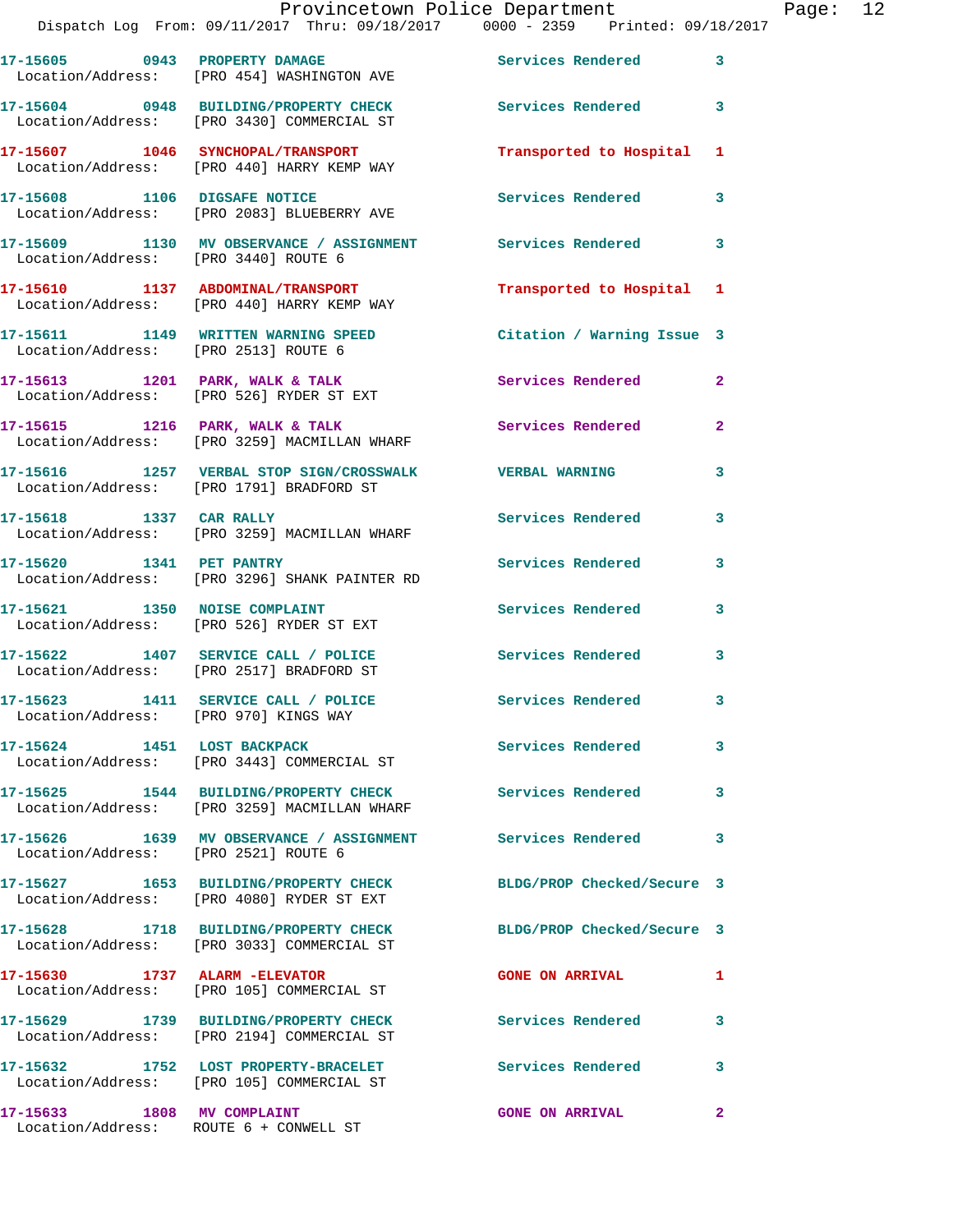|                                 | 17-15634 1851 PARKING COMPLAINT-PRI PROP Services Rendered 3<br>Location/Address: [PRO 1391] LAW ST        |                            |                         |
|---------------------------------|------------------------------------------------------------------------------------------------------------|----------------------------|-------------------------|
|                                 | 17-15635 1902 MEDICAL EMERGENCY<br>Location/Address: [PRO 105] COMMERCIAL ST                               | Transported to Hospital 1  |                         |
|                                 | 17-15636 1914 BUILDING/PROPERTY CHECK<br>Location/Address: [PRO 564] BAYBERRY AVE                          | <b>Services Rendered</b>   | 3                       |
|                                 | 17-15637 1935 MV OBSERVANCE / ASSIGNMENT<br>Location/Address: [PRO 2513] ROUTE 6                           | No Action Required         | 3                       |
|                                 | 17-15638 2008 BIKE ACCIDENT<br>Location/Address: [PRO 1953] COMMERCIAL ST                                  | Transported to Hospital 1  |                         |
|                                 | 17-15639 2031 MEDICAL EMERGENCY<br>Location/Address: [PRO 1892] SHANK PAINTER RD                           | PATIENT REFUSAL            | 1                       |
|                                 | 17-15640 2052 MV STOP<br>Location/Address: [PRO 3231] BRADFORD ST                                          | <b>VERBAL WARNING</b>      | 3                       |
|                                 | 17-15641 2057 SERVICE CALL / POLICE<br>Location/Address: [PRO 3443] COMMERCIAL ST                          | <b>Services Rendered</b>   | 3                       |
|                                 | 17-15642 2107 MISSING PERSON<br>Location/Address: [PRO 3443] COMMERCIAL ST                                 | <b>Services Rendered</b>   | 1                       |
|                                 | 17-15643 2119 DISTURBANCE / FIGHT / ARGUMENT GONE ON ARRIVAL<br>Location/Address: [PRO 444] HIGH POLE HILL |                            | 1                       |
|                                 | 17-15644 2144 BUILDING/PROPERTY CHECK<br>Location/Address: [PRO 2483] COMMERCIAL ST                        | <b>Services Rendered</b>   | 3                       |
| 17-15645 2204 NOISE COMPLAINT   | Location/Address: [PRO 444] HIGH POLE HILL                                                                 | SPOKEN TO                  | 3                       |
|                                 | 17-15646 2240 MV COMPLAINT-REPO<br>Location/Address: [PRO 3670] SHANK PAINTER RD                           | Services Rendered          | $\overline{a}$          |
|                                 | 17-15647 2249 MEDICAL EMERGENCY<br>Location/Address: [PRO 3259] MACMILLAN WHARF                            | <b>Services Rendered</b>   | 1                       |
| 17-15648 2338 KEEP THE PEACE    | Location/Address: [PRO 3670] SHANK PAINTER RD                                                              | Vehicle Towed              | $\overline{a}$          |
|                                 | 17-15649 2347 BUILDING/PROPERTY CHECK<br>Location/Address: [PRO 204] COMMERCIAL ST                         | BLDG/PROP Checked/Secure 3 |                         |
|                                 | 17-15650 2348 BUILDING/PROPERTY CHECK<br>Location/Address: [PRO 208] COMMERCIAL ST                         | BLDG/PROP Checked/Secure 3 |                         |
|                                 | 17-15651 2359 SUSPICIOUS ACTIVITY<br>Location/Address: [PRO 2540] RACE POINT RD                            | Could Not Locate           | $\overline{2}$          |
| For Date: $09/17/2017 -$ Sunday |                                                                                                            |                            |                         |
|                                 | 17-15652 0031 MV OBSERVANCE / ASSIGNMENT Services Rendered 3<br>Location/Address: HOWLAND ST + BRADFORD ST |                            |                         |
|                                 | 17-15656 0137 NOISE COMPLAINT<br>Location/Address: [PRO 2204] COMMERCIAL ST                                | <b>Services Rendered</b>   | 3                       |
|                                 | 17-15657 0138 BUILDING/PROPERTY CHECK<br>Location/Address: [PRO 2539] RYDER ST EXT                         | BLDG/PROP Checked/Secure 3 |                         |
|                                 | 17-15658 0202 BUILDING/PROPERTY CHECK<br>Location/Address: [PRO 692] AUNT SUKEYS WAY                       | BLDG/PROP Checked/Secure 3 |                         |
|                                 | 17-15660 0205 LOST CLUTCH PURSE                                                                            | Could Not Locate           | $\overline{\mathbf{3}}$ |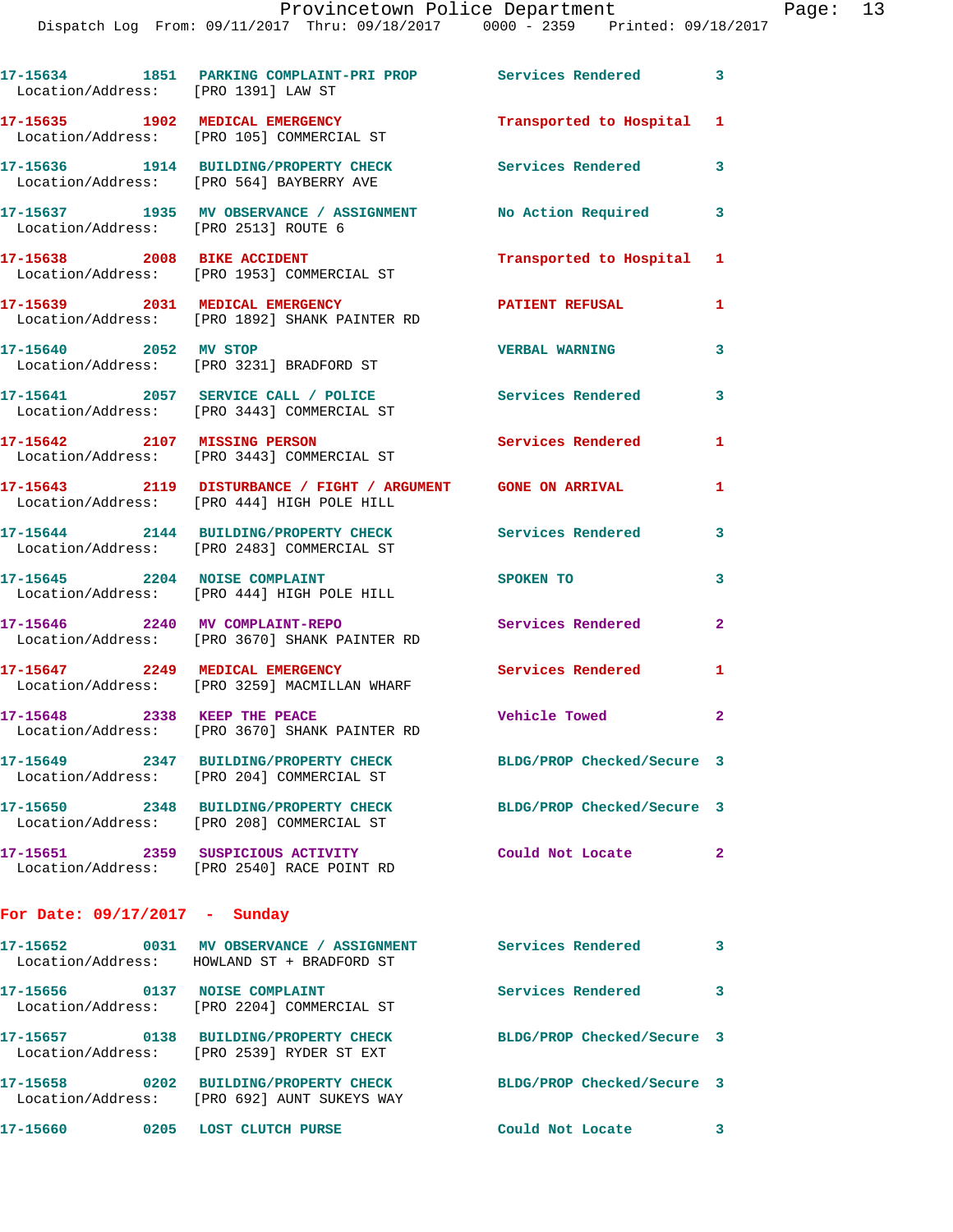|                                                                    | Provincetown Police Department<br>Dispatch Log From: 09/11/2017 Thru: 09/18/2017 0000 - 2359 Printed: 09/18/2017 |                            |              |
|--------------------------------------------------------------------|------------------------------------------------------------------------------------------------------------------|----------------------------|--------------|
|                                                                    | Location: [PRO 3431] LOPES SQUARE                                                                                |                            |              |
| Location/Address: ROUTE 6 + SNAIL RD                               | 17-15659 0209 MV OBSERVANCE / ASSIGNMENT Services Rendered                                                       |                            | 3            |
| Location/Address: [PRO 521] ROUTE 6                                | 17-15661 0239 BUILDING/PROPERTY CHECK Services Rendered                                                          |                            | 3            |
|                                                                    | 17-15662 0417 BUILDING/PROPERTY CHECK<br>Location/Address: [PRO 545] SHANK PAINTER RD                            | BLDG/PROP Checked/Secure 3 |              |
|                                                                    | 17-15663 0420 BUILDING/PROPERTY CHECK<br>Location/Address: [PRO 1778] SHANK PAINTER RD                           | BLDG/PROP Checked/Secure 3 |              |
| 17-15664 0446 RACCOON                                              | Location/Address: [PRO 1424] PRINCE ST                                                                           | No Action Required         | $\mathbf{2}$ |
| Location/Address: [PRO 413] CONWELL ST                             | 17-15665 0453 BUILDING/PROPERTY CHECK BLDG/PROP Checked/Secure 3                                                 |                            |              |
| Location/Address: ROUTE 6 + HOWLAND ST                             | 17-15666 0502 MV OBSERVANCE / ASSIGNMENT Services Rendered                                                       |                            | 3            |
|                                                                    | 17-15667 0605 BUILDING/PROPERTY CHECK<br>Location/Address: [PRO 1638] COMMERCIAL ST                              | BLDG/PROP Checked/Secure 3 |              |
|                                                                    | 17-15668 0613 BUILDING/PROPERTY CHECK Services Rendered<br>Location/Address: [PRO 3259] MACMILLAN WHARF          |                            | 3            |
|                                                                    | 17-15669 0714 PARK, WALK & TALK<br>Location/Address: [PRO 2251] COMMERCIAL ST                                    | Services Rendered          | 2            |
| 17-15670 0821 LOST WALLET                                          | Location/Address: [PRO 542] SHANK PAINTER RD                                                                     | Services Rendered          | 3            |
| Location/Address: [PRO 2521] ROUTE 6                               | 17-15671 0827 MV OBSERVANCE / ASSIGNMENT Services Rendered                                                       |                            | 3            |
| 17-15673 0842 VERBAL SPEED<br>Location/Address: [PRO 2513] ROUTE 6 |                                                                                                                  | <b>VERBAL WARNING</b>      | 3            |
|                                                                    | 17-15672 0843 BUILDING/PROPERTY CHECK BLDG/PROP Checked/Secure 3<br>Location/Address: [PRO 488] MAYFLOWER ST     |                            |              |
|                                                                    | 17-15675 0959 BUILDING/PROPERTY CHECK<br>Location/Address: [PRO 2540] RACE POINT RD                              | Services Rendered          | 3            |
|                                                                    | 17-15676 1028 ABANDONED BIKE<br>Location/Address: [PRO 2210] MECHANIC ST                                         | Services Rendered          | 2            |
| 17-15677 1040 LOST WALLET                                          | Location/Address: [PRO 542] SHANK PAINTER RD                                                                     | Services Rendered          | 3            |
|                                                                    | 17-15678 1056 PARKED BUS COMPLAINT<br>Location/Address: [PRO 526] RYDER ST EXT                                   | Services Rendered          | 2            |
|                                                                    | 17-15679 1115 BUILDING/PROPERTY CHECK<br>Location/Address: [PRO 2481] TREMONT ST                                 | Services Rendered          | 3            |
| Refer To Summons: 17-289-AR                                        | 17-15681 1231 ASSAULT/RESCUE                                                                                     | Services Rendered          | 1            |
|                                                                    | 17-15683 1546 BUILDING/PROPERTY CHECK<br>Location/Address: [PRO 4084] COMMERCIAL ST                              | BLDG/PROP Checked/Secure 3 |              |
|                                                                    | 17-15684 1601 BUILDING/PROPERTY CHECK<br>Location/Address: [PRO 4080] RYDER ST EXT                               | BLDG/PROP Checked/Secure 3 |              |
| Location/Address: COMMERCIAL ST                                    | 17-15686 1620 TRESPASS/FINAL WARNING                                                                             | <b>VERBAL WARNING</b>      | $\mathbf{2}$ |

Page: 14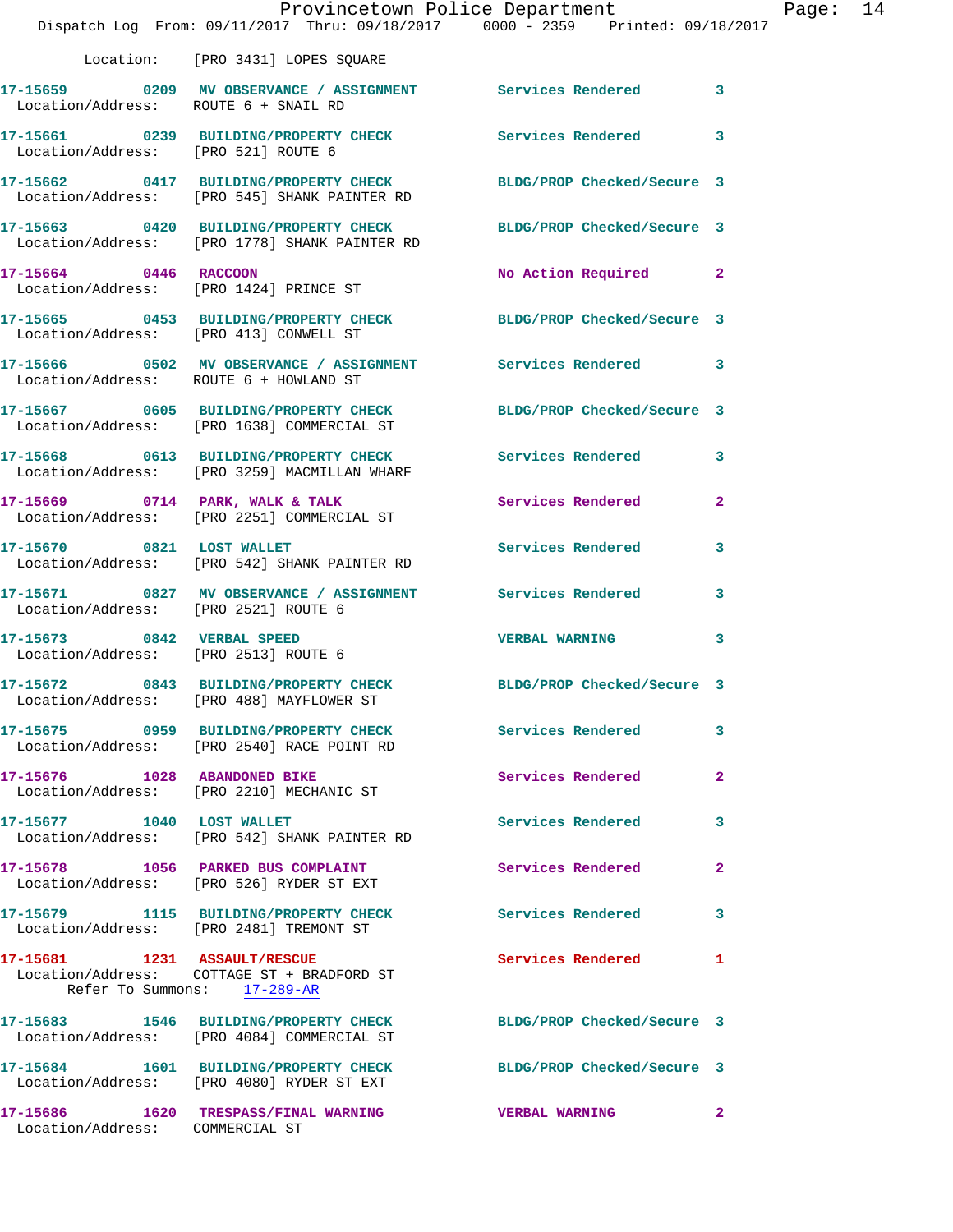|                                                                         | 17-15690 1814 SUSPICIOUS ACTIVITY<br>Location/Address: [PRO 823] COMMERCIAL ST                               | Unfounded                  | $\mathbf{2}$ |
|-------------------------------------------------------------------------|--------------------------------------------------------------------------------------------------------------|----------------------------|--------------|
| Location/Address: [PRO 724] BRADFORD ST                                 | 17-15691 1816 MEDICAL EMERGENCY/EVAL                                                                         | <b>PATIENT REFUSAL</b>     | 1            |
|                                                                         | 17-15692 1906 SUSPICIOUS ACTIVITY<br>Location/Address: [PRO 823] COMMERCIAL ST                               | Unfounded                  | $\mathbf{2}$ |
| 17-15693 1915 HAZARDS                                                   | Location/Address: [PRO 204] COMMERCIAL ST                                                                    | Services Rendered          | $\mathbf{2}$ |
| 17-15694 1929 ASSIST CITIZEN                                            | Location/Address: [PRO 1087] PRISCILLA ALDEN RD                                                              | Services Rendered          | $\mathbf{3}$ |
|                                                                         | 17-15697 2036 LOST NH DRIVER'S LICENSE<br>Location/Address: [PRO 542] SHANK PAINTER RD                       | Services Rendered          | 3            |
| 17-15698 2039 NOISE COMPLAINT                                           | Location/Address: [PRO 444] HIGH POLE HILL                                                                   | SPOKEN TO                  | 3            |
| Location/Address: OLD ANN PAGE WAY                                      | 17-15700 2120 MEDICAL EMERGENCY/BLOOD CLOT Transported to Hospital 1                                         |                            |              |
| 17-15701 2125 BAR CHECK                                                 | Location/Address: [PRO 2266] COMMERCIAL ST                                                                   | Services Rendered          | $\mathbf{2}$ |
|                                                                         | 17-15702 2155 ASSIST DEPARTMENT / MUTUAL AID Services Rendered<br>Location/Address: [PRO 221] COMMERCIAL ST  |                            | 3            |
| 17-15703 2213 NOISE COMPLAINT<br>Location/Address: [PRO 2373] CONANT ST |                                                                                                              | SPOKEN TO                  | 3            |
| 17-15704 2313 NOISE COMPLAINT<br>Location/Address: TINYS WAY            |                                                                                                              | Unfounded                  | 3            |
|                                                                         | 17-15705 2335 BUILDING/PROPERTY CHECK<br>Location/Address: [PRO 3609] COMMERCIAL ST                          | BLDG/PROP Checked/Secure 3 |              |
|                                                                         | 17-15706 2343 ABANDONED 9-1-1<br>Location/Address: [PRO 1287] BRADFORD ST                                    | Services Rendered 1        |              |
| For Date: 09/18/2017 - Monday                                           |                                                                                                              |                            |              |
|                                                                         | 17-15707 0009 BUILDING/PROPERTY CHECK<br>Location/Address: [PRO 2494] BRADFORD ST                            | Services Rendered          | 3            |
|                                                                         | 17-15708 0010 MV OBSERVANCE / ASSIGNMENT Services Rendered 3<br>Location/Address: HOWLAND ST + BRADFORD ST   |                            |              |
|                                                                         | 17-15709 0027 BUILDING/PROPERTY CHECK<br>Location/Address: [PRO 3296] SHANK PAINTER RD                       | BLDG/PROP Checked/Secure 3 |              |
|                                                                         | 17-15710 0035 MV OBSERVANCE / ASSIGNMENT No Action Required 3<br>Location/Address: ALDEN ST + BRADFORD ST    |                            |              |
|                                                                         | Location/Address: [PRO 3259] MACMILLAN WHARF                                                                 | BLDG/PROP Checked/Secure 3 |              |
|                                                                         | 17-15712 0119 BUILDING/PROPERTY CHECK<br>Location/Address: [PRO 99] COMMERCIAL ST                            | BLDG/PROP Checked/Secure 3 |              |
|                                                                         | 17-15713 0127 BUILDING/PROPERTY CHECK<br>Location/Address: [PRO 2493] BRADFORD ST                            | <b>Services Rendered</b>   | 3            |
|                                                                         | 17-15714 0131 MV OBSERVANCE / ASSIGNMENT Services Rendered<br>Location/Address: BRADFORD ST + HIGH POLE HILL |                            | 3            |
|                                                                         |                                                                                                              | <b>No Action Required</b>  | 3            |